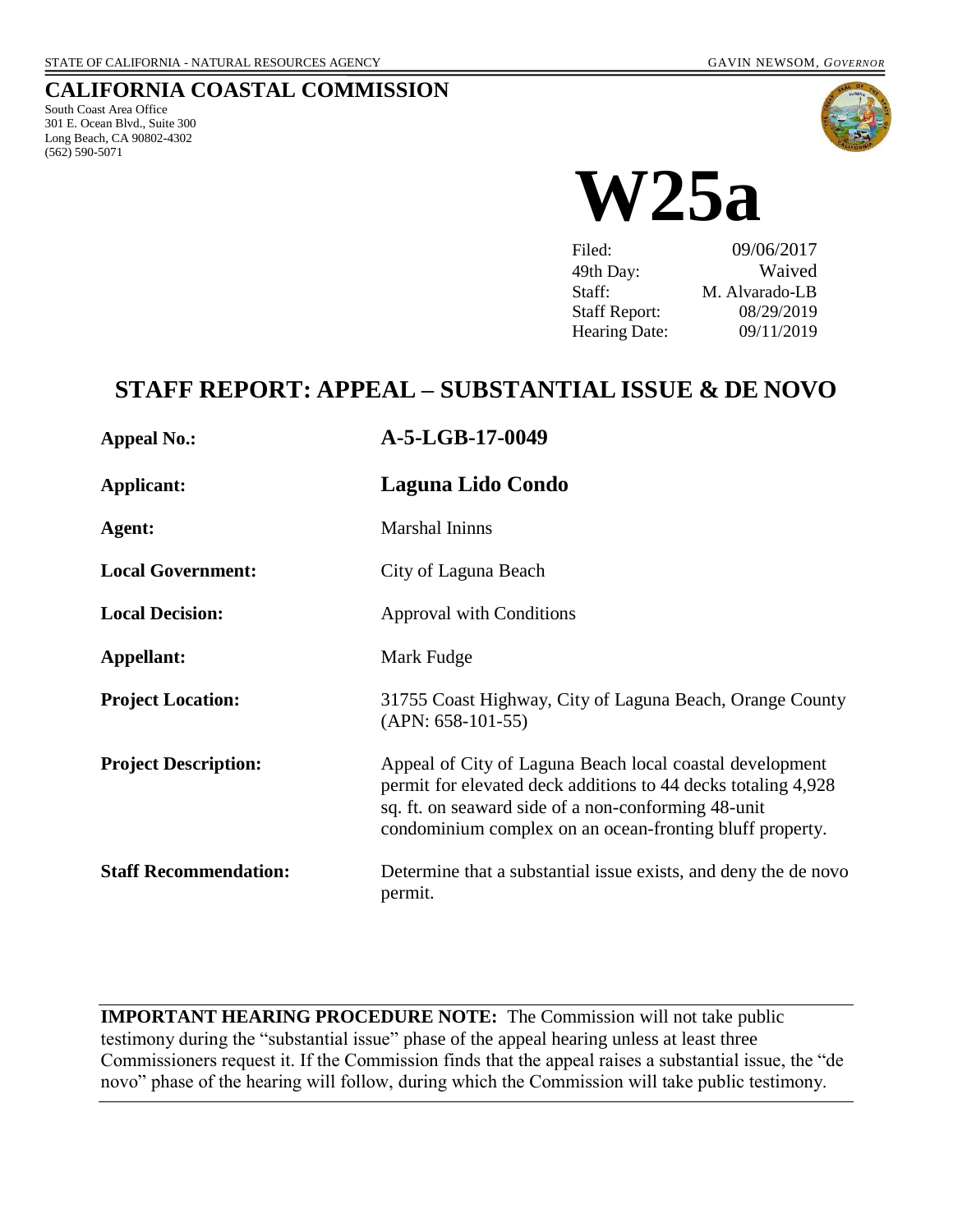### **SUMMARY OF STAFF RECOMMENDATION**

The City's action on Local CDP No. 17-0875 authorizes the lateral expansion of 44 elevated decks (balconies) (addition of approximately 112 square feet of deck space per balcony) of a 48-unit condominium complex, which is comprised of two condominium buildings (an upper and lower building) located on a coastal bluff and on a beach. The upper condominium building is located higher up on the bluff property at an elevation between approximately 85 to 100 feet NGVD29. The lower condominium building extends down to the toe of the bluff and onto the beach below. The subject site is an approximately 73,799-square-foot ocean-fronting bluff lot.

Staff recommends that the Commission determine that a **substantial issue exists** with respect to the grounds on which appeal number A-5-LGB-18-0012 has been filed for the following reasons: the City's decision that the development is consistent with the provisions of the LCP regarding non-conformities and new development on an ocean-fronting bluff or bluff face was not adequately supported by documents in the record file or the Local CDP's findings.

The primary issue raised is the locally approved development's consistency with LCP policies regarding development on an oceanfront and oceanfront bluff site. The proposed deck additions would be approximately 112 square feet in size and would connect to existing deck areas. However, because the existing decks (and possibly the structures themselves) are nonconforming as to the oceanfront and oceanfront bluff edge setback according to the City of Laguna Beach certified Local Coastal Program (LCP), the proposed deck additions would also be nonconforming to these setbacks, inconsistent with certified LCP policies. Therefore, Commission staff also recommends that, after a public hearing, the Commission **deny the de novo permit**.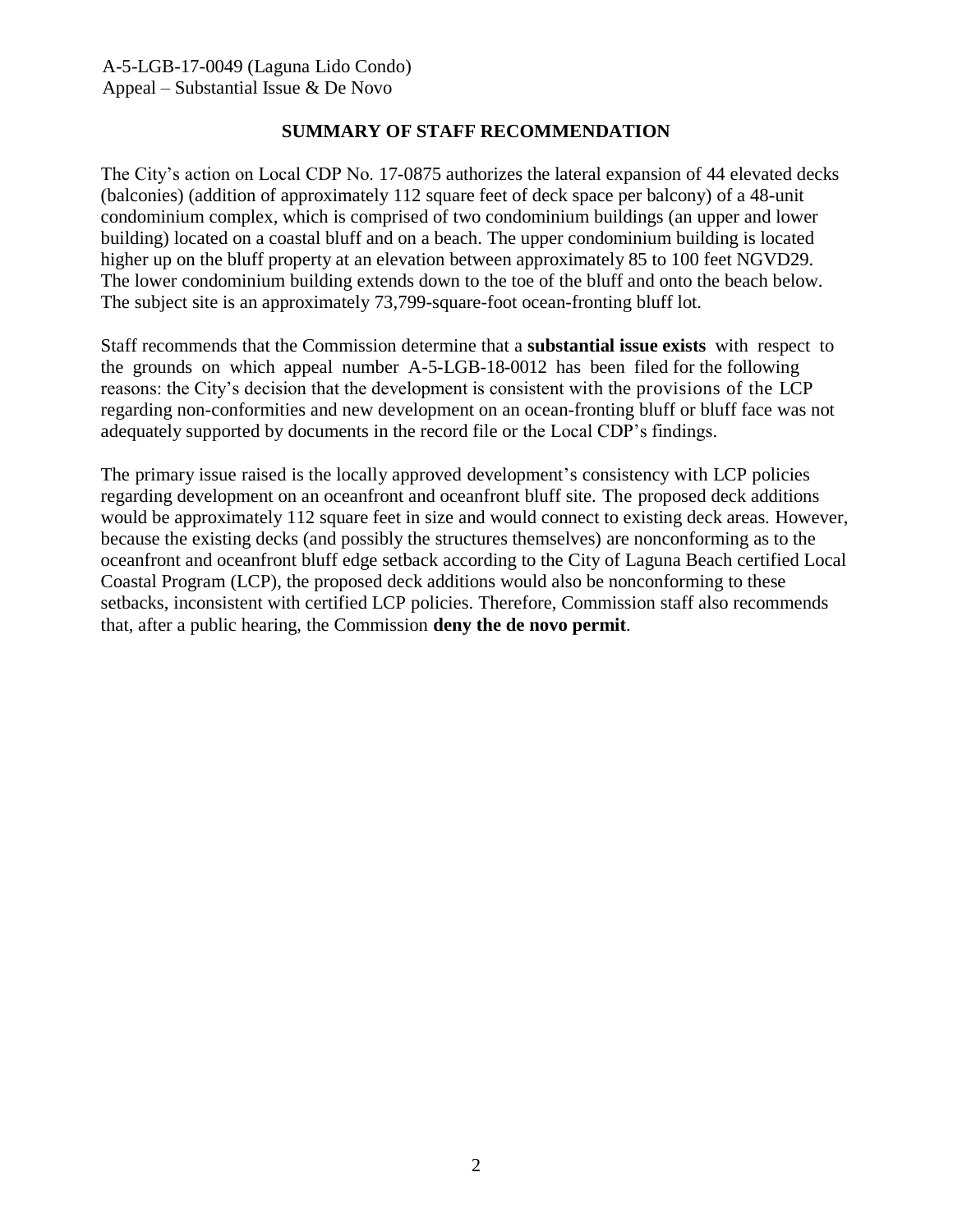# **TABLE OF CONTENTS**

| V. FINDINGS AND DECLARATIONS – SUBSTANTIAL ISSUE |    |
|--------------------------------------------------|----|
|                                                  |    |
|                                                  |    |
|                                                  |    |
|                                                  |    |
| VL.                                              |    |
|                                                  |    |
|                                                  | 19 |
|                                                  | 20 |
|                                                  |    |
|                                                  |    |
|                                                  |    |
|                                                  | 30 |
|                                                  |    |
|                                                  |    |

# **APPENDICES**

Appendix A – [Relevant LCP Policies and Definitions](#page-32-0) Appendix B – [Substantive File Documents](#page-36-0)

## **EXHIBITS**

Exhibit 1 – Project Location

Exhibit 2 – Project Plans

Exhibit 3 – Appeal

Exhibit 4 – City Resolution for local CDP No. 17-0875

Exhibit 5 – [CSLC Letter dated May 28, 2019](https://documents.coastal.ca.gov/reports/2019/9/W25a/W25a-9-2019-exhibits.pdf)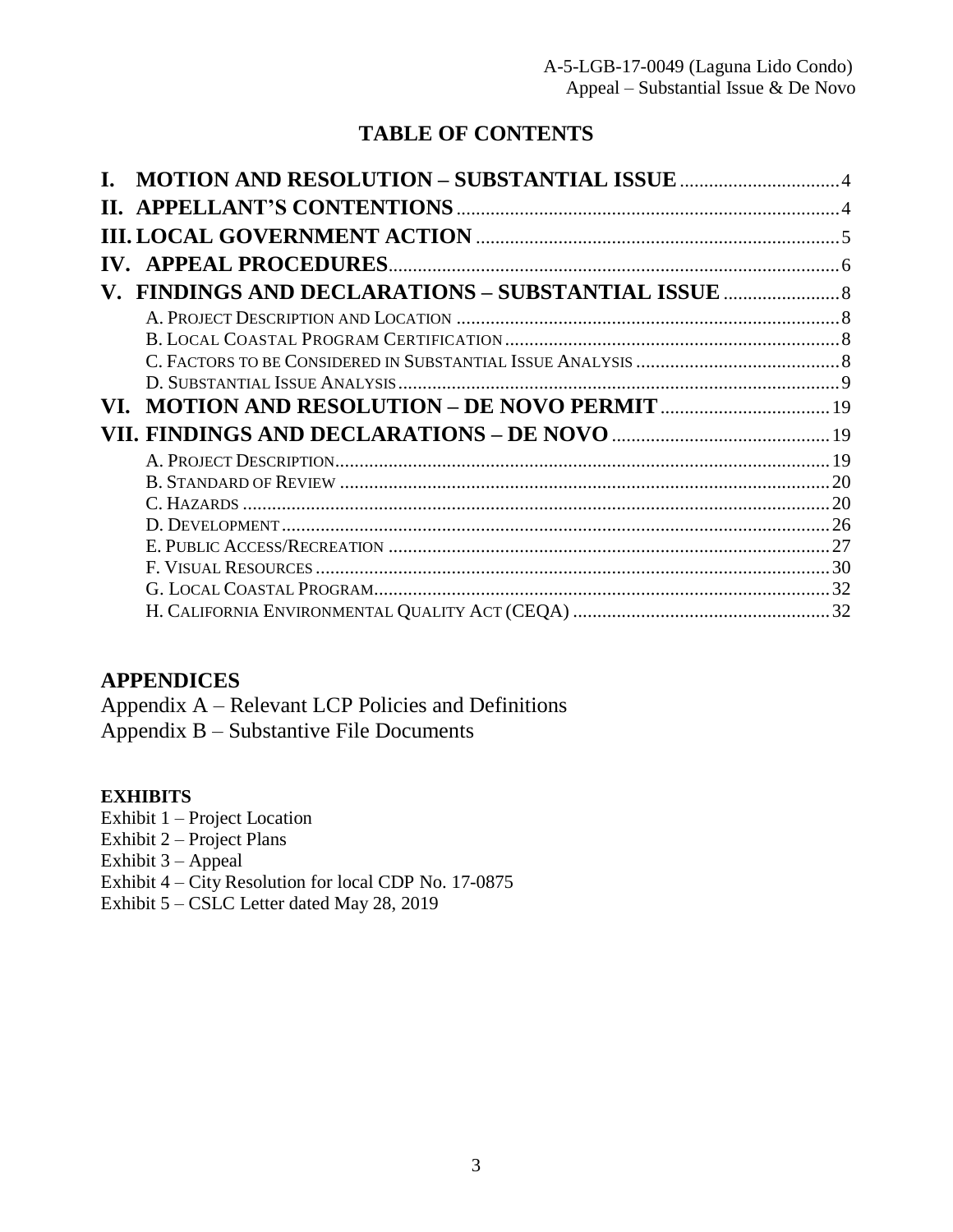# <span id="page-3-0"></span>**I. MOTION AND RESOLUTION – SUBSTANTIAL ISSUE**

**Motion:** *I move that the Commission determine that Appeal No. A-5-LGB-17-0049 raises NO Substantial Issue with respect to the grounds on which the appeal has been filed under § 30603 of the Coastal Act.*

Staff recommends a **NO** vote. Failure of this motion will result in a de novo hearing on the application, and adoption of the following resolution and findings. Passage of this motion will result in a finding of No Substantial Issue and the local action will become final and effective. The motion passes only by an affirmative vote of the majority of the appointed Commissioners present.

### **Resolution**:

*The Commission hereby finds that Appeal No. A-5-LGB-17-0049 presents a SUBSTANTIAL ISSUE with respect to the grounds on which the appeal has been filed under Section 30603 of the Coastal Act regarding consistency with the certified Local Coastal Plan and/or the public access policies of the Coastal Act*.

# <span id="page-3-1"></span>**II. APPELLANT'S CONTENTIONS**

The Commission received a notice of final local action for City of Laguna Beach Local Coastal Development Permit (CDP) 17-0875 on July 25, 2017. Local CDP No. 17-0875 approves the construction of elevated deck additions totaling approximately 5,000 square feet to two existing condominium buildings, one located on the coastal bluff and the other sited at the toe of the bluff and on the beach below.

On September 6, 2017 the appeal was filed by Mr. Mark Fudge **[\(Exhibit 3\)](https://documents.coastal.ca.gov/reports/2019/9/W25a/W25a-9-2019-exhibits.pdf)**. Mr. Fudge contends that the City's approval does not comply with the City's certified Local Coastal Program (LCP) and the Coastal Act. More specifically, his concerns regard:

- 1) The City-approved project requires four variances 1) to encroach into the ocean-front building setback; 2) to encroach into the blufftop setback; 3) to exceed the allowable building height; and 4) to permit new construction where a nonconforming use exists.
- 2) Bluff edge determination has not been made pursuant to the certified LUP definition and, therefore, all requirements relating to blufftop development have not been properly assessed (such as setbacks). In addition, the City's action is inconsistent with the LCP because it approved development that likely does not conform to the LCP's required oceanfront and bluff setbacks and likely extends onto the bluff face.
- 3) Because the existing structure does not conform to the required oceanfront and yard setbacks, the proposed new development should be brought to conformity.
- 4) The City did not impose conditions requiring the applicant to waive the right to future shoreline protective device(s), require construction best management practices to minimize runoff from the building site, and assure continued public access during construction activities (construction staging).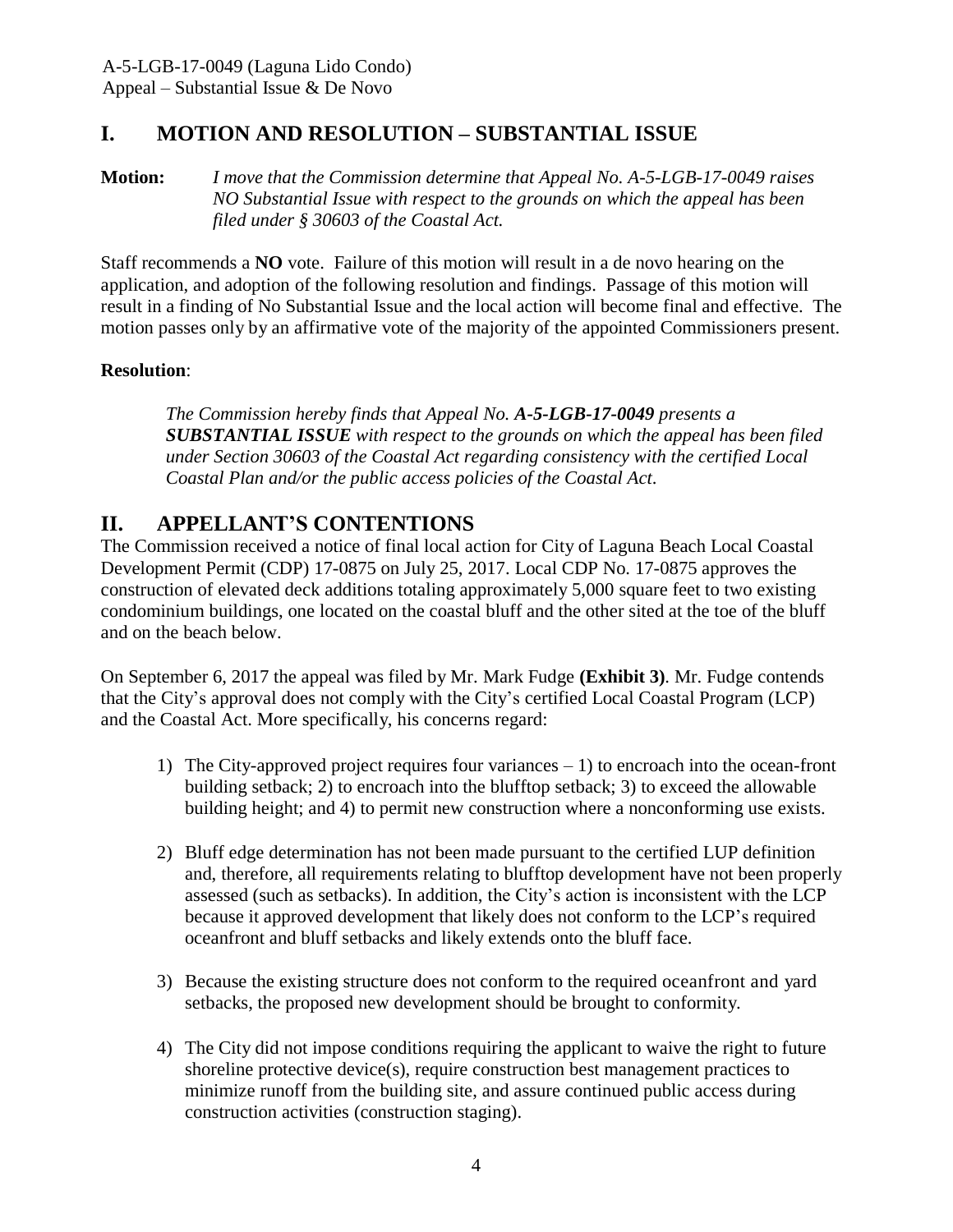- 5) It is possible that the new development proposed would trigger the requirement of public access as per LBMC 25.53.020(A)(2).
- 6) The oceanward building seems to encroach over the property line.

# <span id="page-4-0"></span>**III. LOCAL GOVERNMENT ACTION**

On November 10, 2016, the City of Laguna Beach Design Review Board (DRB) for the coastal development permit application and other discretionary approvals for the project. During this public hearing, the DRB denied the Local Coastal Development Permit (CDP) No. 17-0875 for the lateral expansion of 44 elevated decks (approximately 5,000 square feet total) of the Laguna Lido Condominium complex, as well as Design Review 17-0874 and Variance 17-0876. The applicant requested Variance 17-0876 to allow the project development to encroach into the LCP oceanfront building setback; to encroach into the LCP blufftop setback; to exceed the LCP allowable building height; and to permit new construction where a nonconforming use exists. Public testimony related to concerns regarding variance requests, mass and scale, lack of public access and CEQA. The DRB denied the application because they could not justify approval of the requested variances and believed an Initial Study should be prepared pursuant to the California Environmental Quality Act (CEQA).

The property owners filed a local appeal of the DRB's decision. On January 24, 2017, the City Council of the City of Laguna Beach conducted a legally noticed public hearing on the property owners' request. The City Council's motion failed to uphold the appeal and failed to overturn the DRB's denial of the application.

The applicant re-applied for essentially the same scope of work that was previously considered by the DRB in November 2016 but modified the project to include new sliding glass doors for access to the proposed expanded deck areas from the bedrooms. On June 8, 2017, the DRB held a second public hearing. Public comments received and public testimony given related to privacy and view equity, mass and scale concerns, sand settling, and CEQA. After public testimony and deliberation, the DRB subsequently denied the application. The DRB denied the application the second time on the basis that they could not make the findings to approve the coastal development permit; could not justify approval of the requested variances; and found that the deck expansion would create inappropriate additional mass and scale and an increase in noise and privacy issues, and that the proposal is not compatible with hillside guidelines for development.

The property owners subsequently appealed the DRB's June 2017 decision to the City Council. On July 25, 2017, the City Council granted the appeal and overturned the DRB's denial of the project, and subsequently approved Local CDP No. 17-0875 finding that the alteration of natural landforms had been minimized because the infill proposed elevated deck additions did not require foundation work; visual impacts would be minimized because the infill proposed decks are similar in size to other decks within the subject property, privacy impacts would be minimized because the infill decks create a separation for view intrusion and noise to the master bedrooms; and the proposed development would not create any adverse impacts to public coastal access. The City Council also approved Design Review 17-0874 and Variance 17-0876, and adopted a CEQA Section 15301 Class 1 Exemption for the project.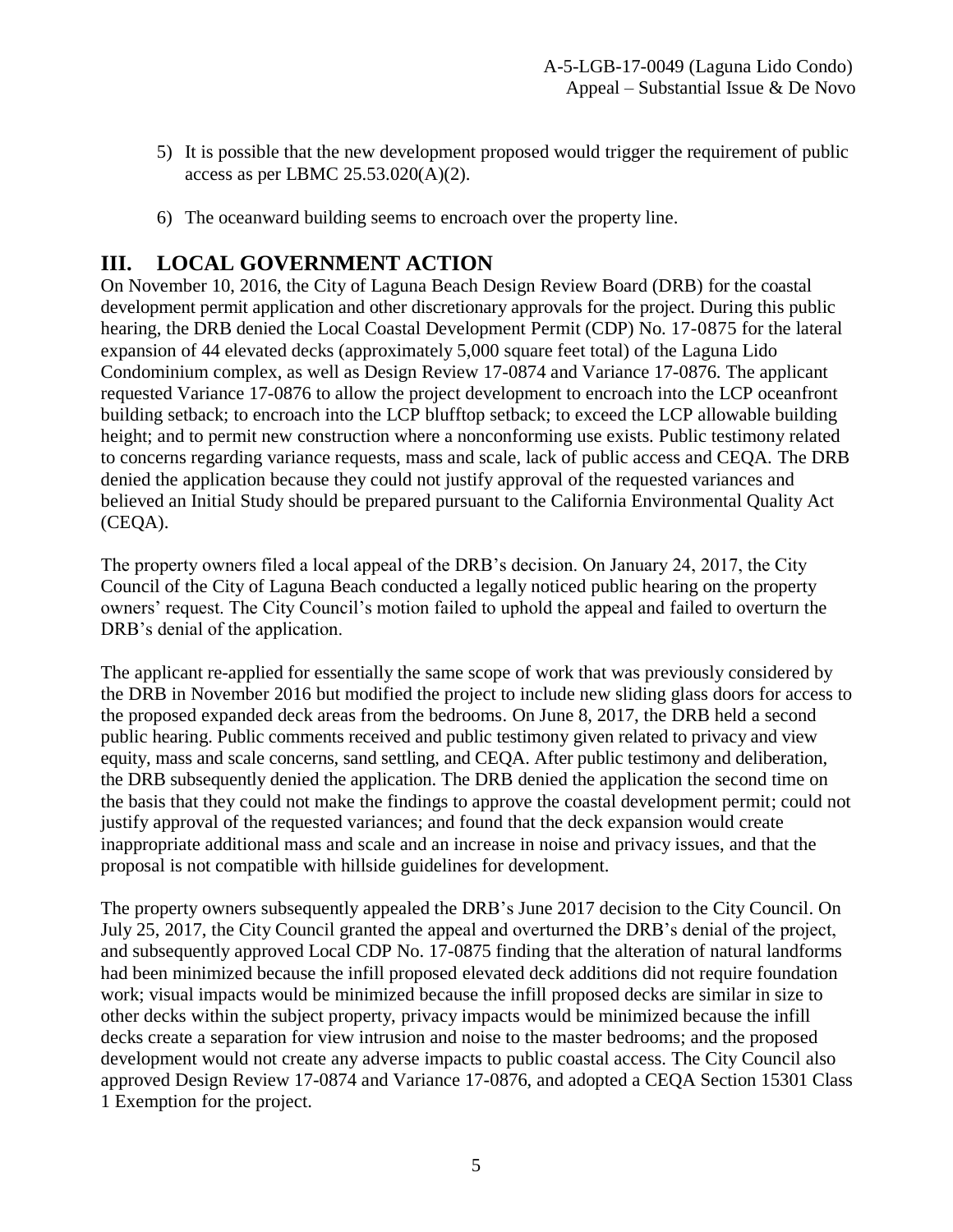The project description of Resolution No. 17.047 (**[Exhibit 4](https://documents.coastal.ca.gov/reports/2019/9/W25a/W25a-9-2019-exhibits.pdf)**) approving Local CDP No. 17-0875 reads only as follows*: …Coastal Development Permit 17-0875 to construct elevated deck additions to a 48-unit condominium building at 31755 Coast Highway*.

The Coastal Commission's South Coast District Office received a Notice of Final Action (NOFA) on August 16, 2017. However, the project description on the NOFA was unclear and project plans were not provided showing the approved development. On August 21, 2017, Coastal Commission staff issued a Notification of Deficient Notice for the City's Final CDP Action. Therefore, the City's NOFA was rendered invalid. On August 29, 2017, the Commission received a valid notice of final action from the City for Local CDP No. 17-0875. On September 6, 2017, the appeal was filed by Mr. Mark Fudge during the ten (10) working day appeal period (**[Exhibit 3](https://documents.coastal.ca.gov/reports/2019/9/W25a/W25a-9-2019-exhibits.pdf)**). No other appeals were received. The City and applicants were notified of the appeal by Commission staff in a letter dated September 6, 2017.

# <span id="page-5-0"></span>**IV. APPEAL PROCEDURES**

After certification of Local Coastal Programs (LCP), the Coastal Act provides for limited appeals to the Coastal Commission of certain local government actions on coastal development permits. Development approved by cities or counties may be appealed if they are located within certain geographic appealable areas, such as those located between the sea and the first public road paralleling the sea or within 100 feet of any wetland, estuary, or stream, or within 300 feet of the top of the seaward face of a coastal bluff. Furthermore, developments approved by counties may be appealed if they are not a designated "principal permitted use" under the certified LCP. Finally, any local government action on a proposed development that would constitute a major public work or a major energy facility may be appealed, whether approved or denied by the city or county [Coastal Act Section 30603(a)].

Section 30603 of the Coastal Act states in relevant part:

- *(a) After certification of its Local Coastal Program, an action taken by a local government on a Coastal Development Permit application may be appealed to the Commission for only the following types of developments:*
	- *(1) Developments approved by the local government between the sea and the first public road paralleling the sea or within 300 feet of the inland extent of any beach or of the mean high tide line of the sea where there is no beach, whichever is the greater distance.*
	- *(2) Developments approved by the local government not included within paragraph (1) that are located on tidelands, submerged lands, public trust lands, within 100 feet of any wetland, estuary, stream, or within 300 feet of the top of the seaward face of any coastal bluff.*

Section  $30603(a)(1)$  of the Coastal Act establishes the project site as being in an appealable area because it is located between the sea and the first public road paralleling the sea and within 300 feet of the inland extent of any beach. The project site would also qualify as an appealable area based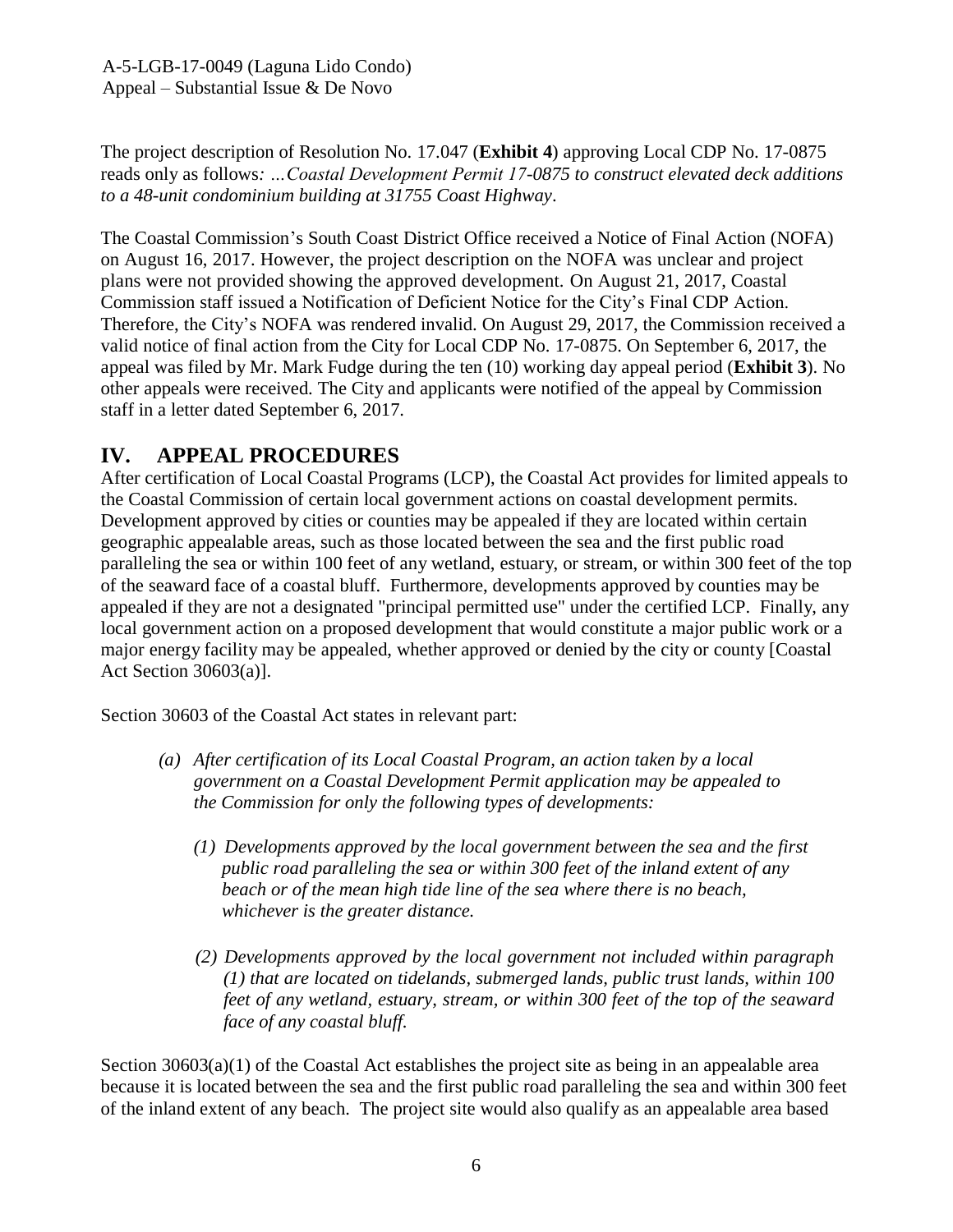on Section  $30603(a)(2)$  because of its location on the bluff. The issues raised in the subject appeal, on which the Commission finds there is a substantial issue as described further below, apply to proposed development located in the appeals area.

### **Grounds for Appeal**

The grounds for appeal of an approved local CDP in the appealable area are stated in Section 30603(b)(1), which states:

*(b)(1) The grounds for an appeal pursuant to subdivision (a) shall be limited to an allegation that the development does not conform to the standards set forth in the certified Local Coastal Program or the public access policies set forth in this division.*

Section 30625(b)(2) of the Coastal Act requires a de novo hearing of the appealed project unless the Commission determines that no substantial issue exists with respect to the grounds on which an appeal has been filed pursuant to Section 30603(a) of the Coastal Act. If Commission staff recommends a finding of substantial issue, and there is no motion from the Commission to find no substantial issue, the substantial issue question will be considered presumed, and the Commission will proceed to the de novo public hearing on the merits of the project. A de novo public hearing on the merits of the project uses the certified LCP as the standard of review. (Coastal Act Section 30604(b).) In addition, for projects located between the first public road and the sea, a specific finding must be made at the de novo stage of the appeal that any approved project is consistent with the public access and recreation policies of the Coastal Act. (*Id*. Section 30604(c).) Sections 13110-13120 of Title 14 of the California Code of Regulations further explain the appeal hearing process.

### **Qualifications to Testify before the Commission**

If the Commission, by a vote of three or more Commissioners, decides to hear arguments and vote on the substantial issue question, proponents and opponents will have an opportunity to address whether the appeal raises a substantial issue. The time limit for public testimony will be set by the chair at the time of the hearing. As noted in Section 13117 of Title 14 of the California Code of Regulations, the only persons qualified to testify before the Commission at the substantial issue portion of the appeal process are the applicants, persons who opposed the application before the local government (or their representatives), and the local government. In this case, the City's record reflects that Mr. Mark Fudge opposed the project in person at the local hearing. Testimony from other persons must be submitted in writing.

Upon the close of the public hearing, the Commission will vote on the substantial issue matter. It takes a majority of Commissioners present to find that no substantial issue is raised by the local approval of the subject project. If the Commission finds that the appeal raises a substantial issue, the de novo phase of the hearing will follow at a later date during which the Commission will take public testimony.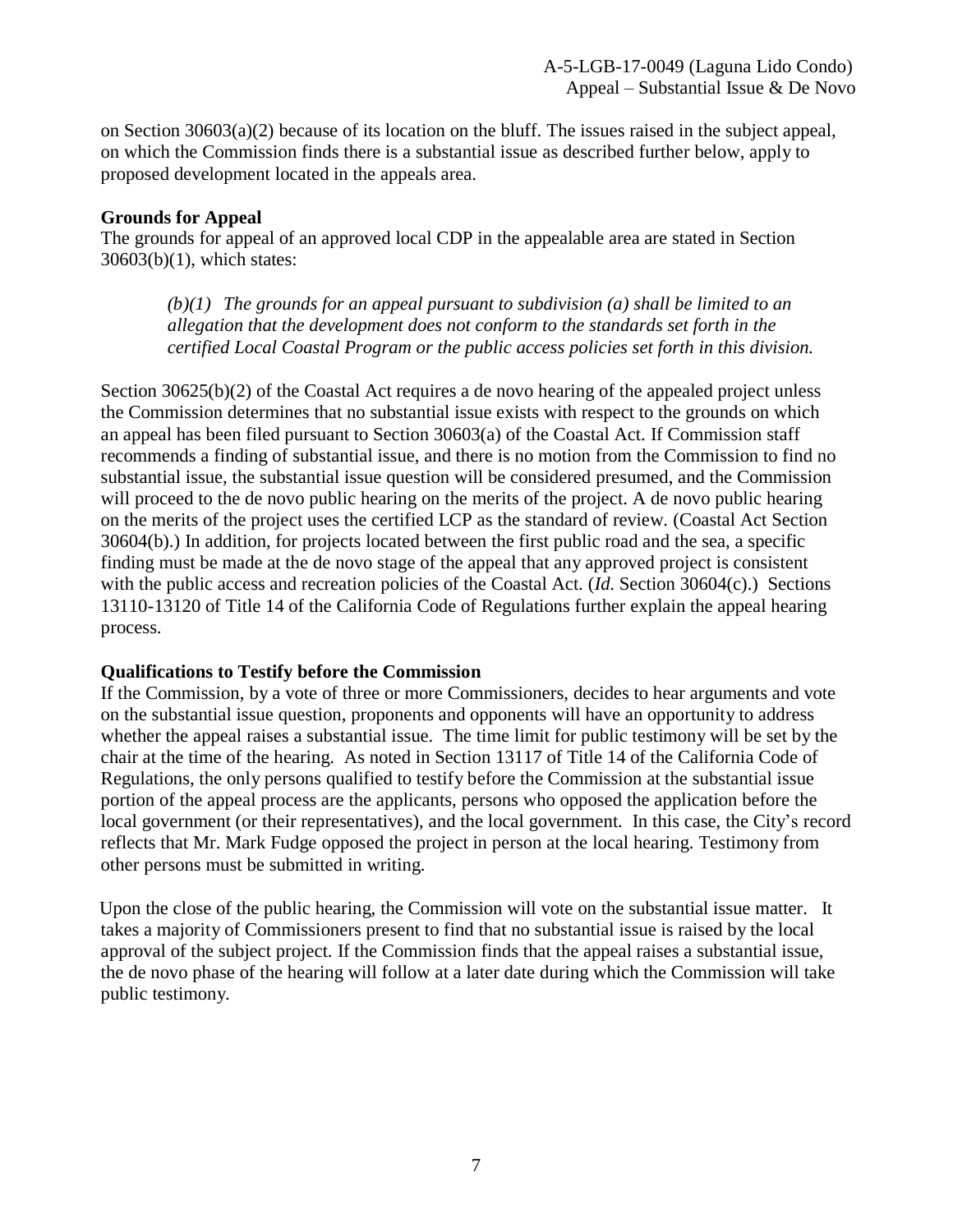# <span id="page-7-0"></span>**V. FINDINGS AND DECLARATIONS – SUBSTANTIAL ISSUE**

# <span id="page-7-1"></span>**A. PROJECT DESCRIPTION AND LOCATION**

The City-approved project is described only as infill elevated deck (or balcony) additions to 44 condominium decks totaling approximately 4,928 sq. ft. on the seaward side of 48-unit condominium complex, which is comprised of two condominium buildings (upper and lower buildings) located on a coastal bluff and beach (**[Exhibit 2](https://documents.coastal.ca.gov/reports/2019/9/W25a/W25a-9-2019-exhibits.pdf)**). The upper condominium building is located higher up on the bluff property at an elevation between approximately 85 to 100 feet NGVD29. The lower condominium building extends down to the toe of the bluff and onto the beach below. Each deck addition would be approximately 112 square feet in size and would connect to existing deck areas. No new foundation or grading is proposed.

The subject site is an approximately 73,799-square-foot ocean-fronting, and beach and bluff property located at 31755 Coast Highway in Laguna Beach, Orange County (**[Exhibit 1](https://documents.coastal.ca.gov/reports/2019/9/W25a/W25a-9-2019-exhibits.pdf)**). The site is located above Totuava Bay, and between the first public road (Coast Highway) and the sea (an area where development approved by the City of Laguna Beach pursuant to its certified LCP is appealable to the Coastal Commission). The subject property extends approximately 205 feet seaward from Coast Highway and down to the beach. The project site is currently developed with: a six-story, 28-unit apartment building adjacent to the beach; a five-story, 20-unit apartment building closer to Coast Highway, overlooking the Pacific Ocean; pool; three garage buildings; and other appurtenant structures. The Laguna Lido condominium complex was constructed in the early 1960s.

Single-family residences abut the subject property on the northwestern and southwestern sides. Public access from Pacific Coast Highway to the beach is only available via a public access stairway located approximately 1,500 feet downcoast of the project site.

## <span id="page-7-2"></span>**B. LOCAL COASTAL PROGRAM CERTIFICATION**

The City of Laguna Beach Local Coastal Program was certified on January 13, 1993. The City's LCP is comprised of a variety of planning documents including the Land Use Element (LUE), Conservation/Open Space Element, Coastal Technical Appendix, and Fuel Modification Guidelines (of the Safety Element of the City's General Plan as adopted by Resolution 89.104). The Coastal Land Use Element of the LCP was updated and replaced in its entirety via LCPA 1-10 in 2012. The certified Implementation Plan of the LCP is comprised of a number of different documents, but the main document is the City's Title 25 Zoning Code. The Open Space/Conservation Element and Title 25 have been amended a number of times since original certification.

# <span id="page-7-3"></span>**C. FACTORS TO BE CONSIDERED IN SUBSTANTIAL ISSUE ANALYSIS**

Section 30625(b)(2) of the Coastal Act requires a de novo hearing of the appealed project unless the Commission determines that no substantial issue exists with respect to the grounds on which the appeal has been filed pursuant to Section 30603(a) of the Coastal Act. The term "substantial issue" is not defined in the Coastal Act or its implementing regulations. Section 13115(b) of the Commission's regulations simply indicates that the Commission will hear an appeal unless it "finds that the appeal raises no significant question." In previous decisions on appeals, the Commission has considered the following factors.

1. The degree of factual and legal support for the local government's decision that the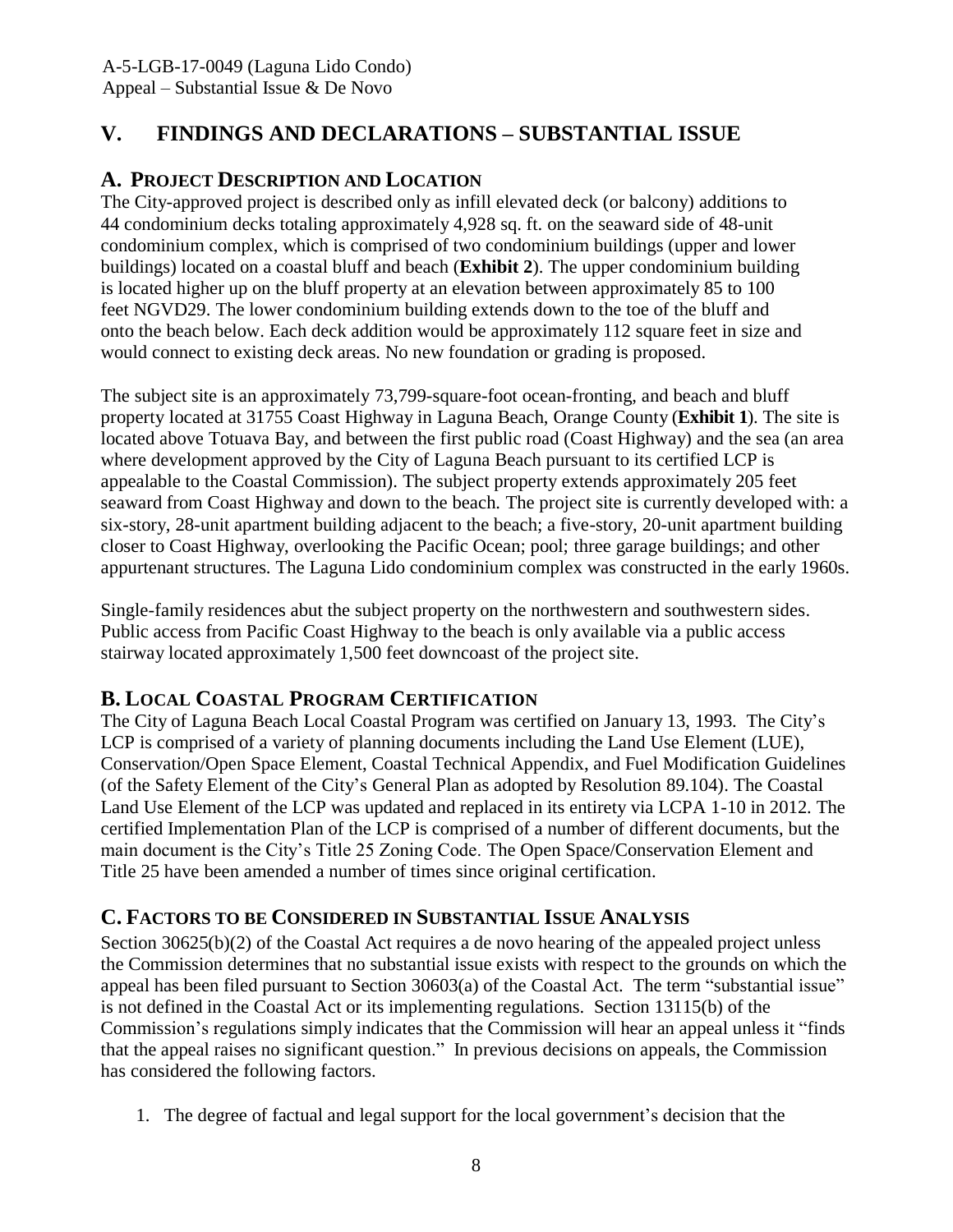development is consistent or inconsistent with the relevant provisions of the Coastal Act;

- 2. The extent and scope of the development as approved or denied by the local government;
- 3. The significance of the coastal resources affected by the decision;
- 4. The precedential value of the local government's decision for future interpretations of its LCP; and,
- 5. Whether the appeal raises local issues, or those of regional or statewide significance.

Even when the Commission chooses not to hear an appeal, appellants nevertheless may obtain judicial review of the local government's coastal permit decision by filing petition for a writ of mandate pursuant to Code of Civil Procedure, Section 1094.5.

Staff is recommending that the Commission find that a substantial issue exists with respect to the grounds on which an appeal has been filed pursuant to Section 30603(a) of the Coastal Act.

## <span id="page-8-0"></span>**D. SUBSTANTIAL ISSUE ANALYSIS**

As stated in Section IV of this report, the grounds for an appeal of a CDP issued by the local government are the project's conformity with the policies of the Local Coastal Program (LCP) and with the public access policies of the Coastal Act. The appellant raises several substantial issues discussed in detail below. Therefore, Staff is recommending that the Commission find that a substantial issue exists with respect to the grounds on which an appeal has been filed pursuant to Section 30603(a) of the Coastal Act. See Appendix A for a list of relevant and applicable definitions and policies of the LCP.

### **Appellant's Argument: Bluff face/edge and Bluff Development Constraints; Oceanfront and Oceanfront Bluff setback requirements; Special Conditions.**

The appellant asserts that the existing development (two condominium buildings) appear to be within the required bluff edge setbacks and/or on the bluff face. The appellant also maintains that a bluff edge determination has not been made pursuant to the Land Use Plan definition. Therefore, a bluff edge determination, consistent with the definition of Oceanfront Bluff edge contained in the certified Land Use Element (LUE) of the LCP is necessary to properly consider and review the project's consistency the minimum required bluff edge setbacks.

The certified Land Use Plan (LUP) provides for minimum bluff edge setbacks for new development such as additions to a principal structure. Action 10.2.7 of the LUE of the certified Land Use Plan (LUP) states:

*Require all new development located on oceanfront bluffs to be sited in accordance with the stringline but not less than 25 feet from the bluff edge. This requirement shall apply to the principal structure and major accessory structures such as guesthouses and pools that require a structural foundation. The setback shall be increased where necessary to ensure geologic safety and stability of the development.*

Action 10.2.8 of the LUE of the certified LUP states: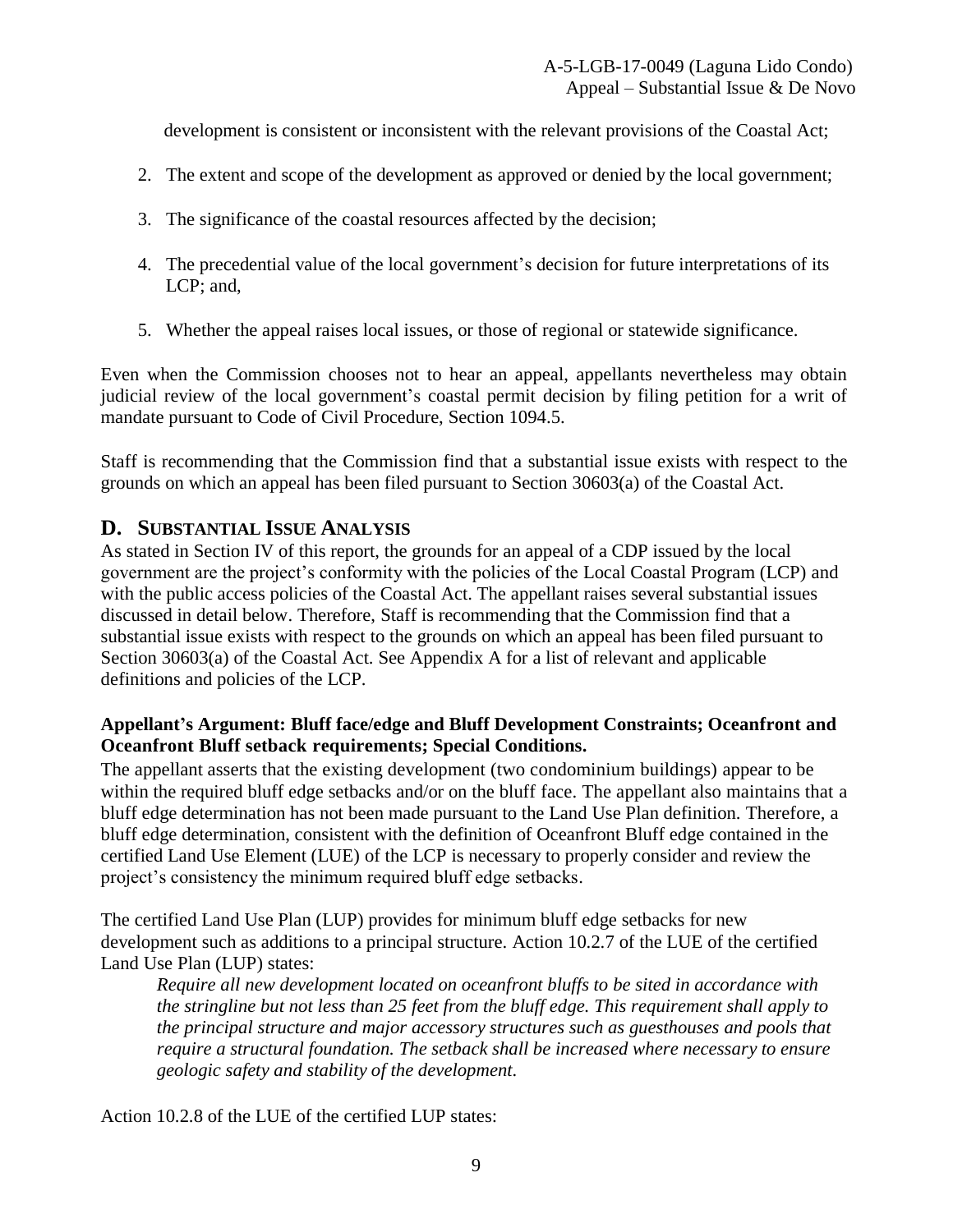*On oceanfront bluffs, require new minor accessory structures such as decks, patios and walkways that do not require structural foundations to be sited in accordance with stringline but not less than 10 feet from the bluff edge. Require accessory structures to be removed or relocated landward when threatened by erosion, geologic instability or other coastal hazards.*

LUE Action 10.2.7 and 10.2.8 (cited above) and OS/C Element Policy 1-L require that development be sited to meet a building stringline but not less than a 25-foot setback from the bluff edge for principal structures and major accessory structures that require a structural foundation, and a 10 foot setback from the bluff edge for minor accessory structures/improvements (e.g. decks, landscaping, etc.).

Policy 1-L of the OS/C Element of the certified LUP states (*emphasis added*):

*The City shall impose a 25-foot minimum setback or a distance ascertained by stringline measurements for all blufftop development, notwithstanding the fact that ecological and environmental constraints may require an additional setback.*

Additionally, Section 25.50.004(B) of the IP requires a minimum bluff edge setback of 25 feet from the top of an oceanfront bluff for not only new buildings and additions to existing buildings but also to structures and *improvements*. Section 25.50.004(B) of the IP of the certified LCP states, in relevant part (*emphasis added*):

*(B) Building Setbacks on or Adjacent to the Pacific Ocean and Beaches. There is established building setback lines along the ocean frontage of all property within the city fronting up and adjacent to the Pacific Ocean and its beaches, as provided in this subsection, and no building, structure or improvements shall be erected or constructed after the effective date of the ordinance codified in this section on the sandy portion of any beach except that which is determined by the city council to be necessary for the public health, safety and welfare. In addition, no building, structure or improvement shall be erected or constructed after the effective date of the ordinance codified in this section on the oceanward side of the following building setback lines:…*

*(4) In addition to (1), (2) and (3) above, no new building, additions to existing buildings, or structures or improvements shall encroach beyond the applicable building stringline or shall be closer than twenty-five feet to the top of an oceanfront bluff; the more restrictive shall apply. Greater setback may be required by the city engineer or building official in order to protect the public health, safety or welfare. Pools and spas shall be no closer than twenty-five feet to the top of bluff. Public accessways shall be exempt from this provision…*

Section 25.50.004(B) indicates that the most restrictive setback shall be required, and consistent with the LUP, it may be more than 25 feet. The LUP specifies that 25 feet is the *minimum*.

The existing condominium buildings, particularly the lower building, appear to be nonconforming to the 25-foot and 10-foot bluff setback requirements of the certified LCP. However,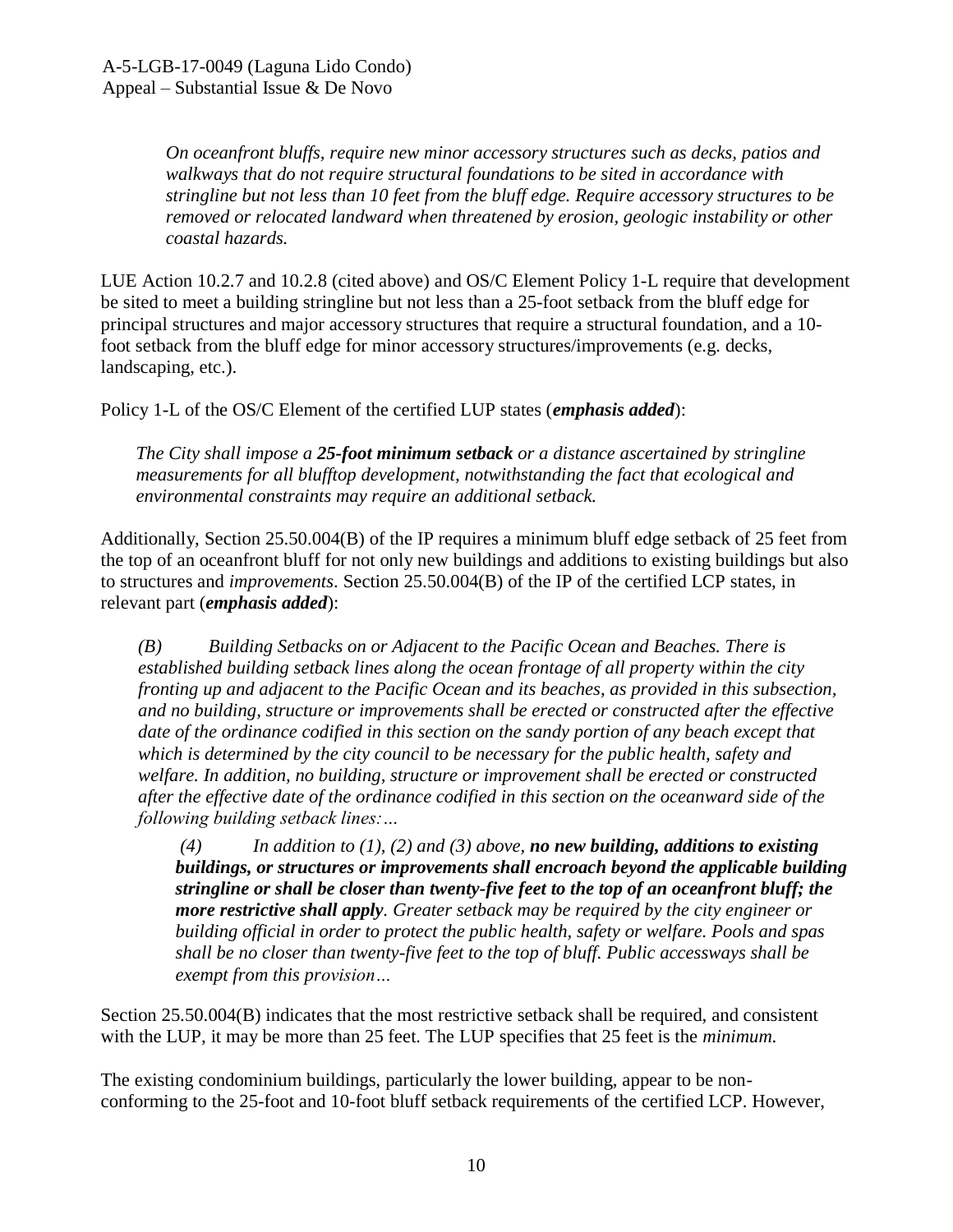to properly determine the location of the bluff edge, geotechnical and topographical information, as well as topographical cross-sections need to be provided. No geotechnical information has been provided for the City-approved development. Consequently, all setbacks from the oceanfront and oceanfront bluff edge appropriate for new accessory development have not been fully considered as required by the certified LCP.

Entry 101 of the Land Use Element (LUE) Glossary, a component of the City of Laguna Beach certified LCP, contains the following definition of Oceanfront Bluff Edge or Coastal Bluff Edge:

*The California Coastal Act and Regulations define the oceanfront bluff edge as the upper termination of a bluff, cliff, or seacliff. In cases where the top edge of the bluff is rounded away from the face of the bluff, the bluff edge shall be defined as that point nearest the bluff face beyond which a downward gradient is maintained continuously to the base of the bluff. In a case where there is a step like feature at the top of the bluff, the landward edge of the topmost riser shall be considered the bluff edge. Bluff edges typically retreat over time as a result of erosional processes, landslides, development of gullies, or by grading (cut). In areas where fill has been placed near or over the bluff edge, the original bluff edge, even if buried beneath fill, shall be taken to be the bluff edge.*

Beyond the project plans simply identifying the "bluff-top" (or bluff edge), there is no rationale or other information in the City's record detailing the bluff edge's consistency with the certified LCP. The information provided to Commission staff is not sufficient to adequately determine the bluff edge of the development site.

In any case, the City Council approved the project and granted four variances from LCP requirements that the City determined the project required  $-1$ ) to encroach into the ocean-front building setback; 2) to encroach into the blufftop setback; 3) to exceed the allowable building height; and 4) to permit new construction where a nonconforming use exists. The variances authorizing encroachments within the oceanfront building setback and blufftop setback reflect that the existing buildings and the proposed elevated deck additions would not conform to the certified LCP.

Action 7.3.5 of the LUE of the certified LUP states:

*Prohibit development on oceanfront bluff faces, except public improvements providing public access, protecting coastal resources, or providing for public safety. Permit such improvements only when no feasible alternative exists and when designed and constructed to minimize landform alteration of the oceanfront bluff face, to not contribute to further erosion of the oceanfront bluff face and to be visually compatible with the surrounding area to the maximum extent feasible.*

The City-approved development may not be consistent with Action 7.3.5 of the LUE, which explicitly prohibits private development on ocean front bluff faces. The applicant's coastal engineer states that the lower condominium building is founded in the bedrock material of the bluff near the base of the bluff (or bluff face). The location of the upper condominium building in relation to the bluff edge is less clear. Although the proposed elevated deck additions would not extend further seaward beyond the existing development line on the property, the City-approved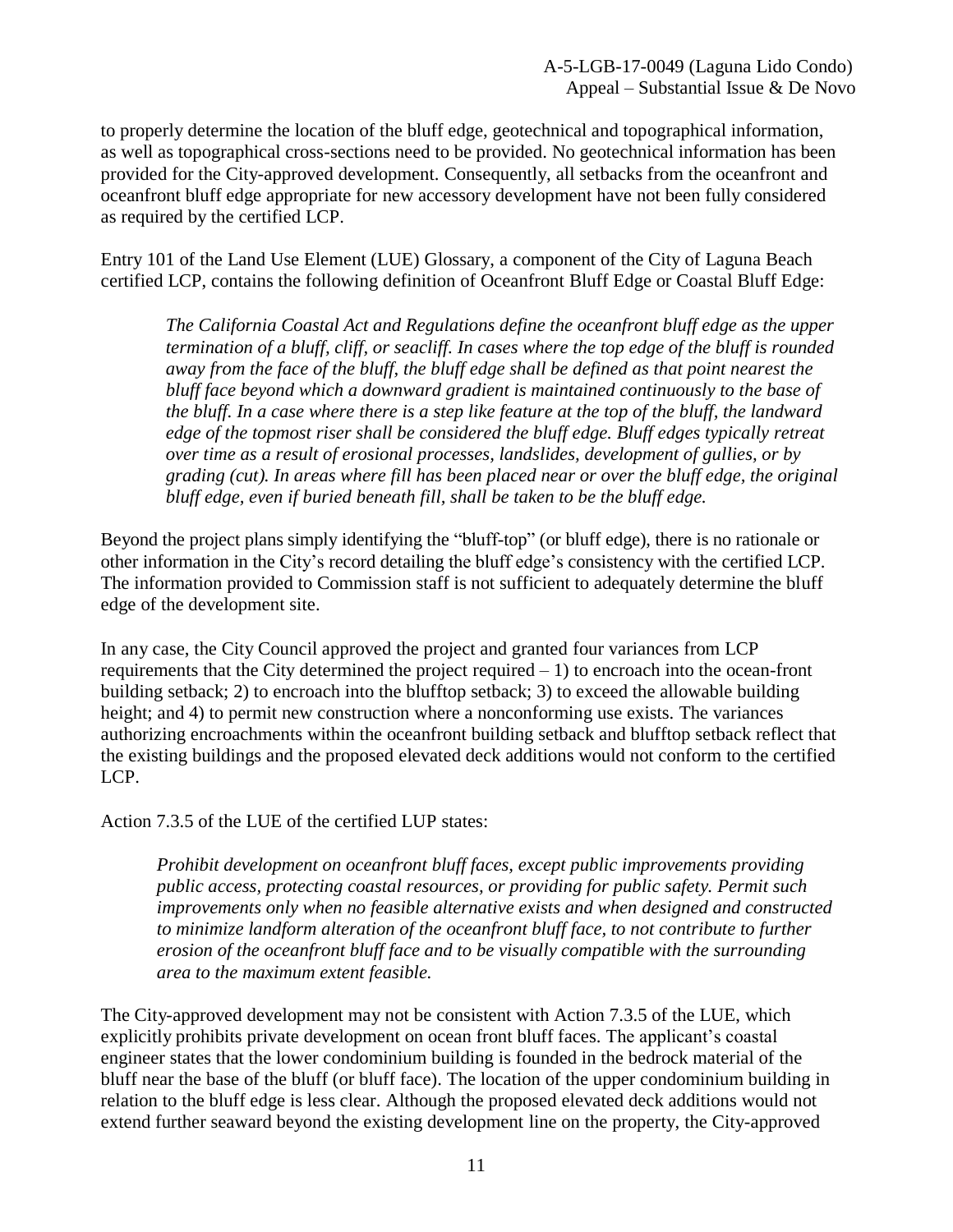development appears to not comply with the setback requirements for decks under Action 10.2.8, which requires decks to be set back at least 10 feet from the bluff edge. Therefore, concerns regarding the project site's location on the bluff and whether or not the proposed development is consistent with the LCP policies concerning development on a bluff face and bluff edge setbacks have not been adequately addressed by the local coastal development permit.

Given the questions as to the bluff edge determination, the City record does not demonstrate that the City-approved development is wholly consistent with the policies of the LCP or that all the necessary and appropriate conditions (e.g. minimum bluff setbacks, no development on the bluff face, etc.) have been imposed. The City Council approved the project and made broad findings that the proposed development is consistent with the certified LCP, even though the project is clearly inconsistent with the LCP setback policies for decks (e.g., Action 10.2.8), as well as the prohibition on development on a bluff face (7.3.5). The City Council's findings fail to provide an adequate degree of factual and legal support for its decision to approve the proposed development and grant a Local CDP. Therefore, the Commission finds that the appeal does raise a substantial issue with respect to the project's conformance to the certified LCP.

### **Appellant's Argument: Special Conditions.**

The appellant also contends that the City did not condition the permit in any meaningful way to ensure the project's consistency with the certified LCP. More specifically, the appellant asserts that the City did not properly condition the permit to address future bluff protection, best management practices to minimize runoff during construction, and assure continued public access during construction activities through appropriate construction staging.

Action 7.3.9 of the LUE of the certified LUP states:

*Ensure that new development, major remodels, and additions to existing structures on oceanfront and oceanfront bluff sites do not rely on existing or future bluff/shoreline protection devices to establish geologic stability or protection from coastal hazards. A condition of the permit for all such new development on bluff property shall expressly require waiver of any such rights to a new bluff/shoreline protection device in the future and recording of said waiver on the title of the property as a deed restriction.* 

LUE Policy 7.3.9 provides that the City shall impose a special condition requiring a waiver of bluff protective devices for new development, major remodels, and additions to existing structures on oceanfront and oceanfront bluff sites, and the City did not impose such a special condition in this case. As written, LUE Policy 7.3.9 clearly applies to additions to existing oceanfront structures, and the proposed deck additions could be classified as additions to an existing oceanfront structure. However, there is a separate LCP policy that already prohibits the construction of shoreline/bluff protective devices for the protection of accessory or ancillary structures (such as decks), which are typically considered appurtenant development that inherently do not qualify for shoreline/bluff protection. Action 7.3.13 of the LUE of the certified LUP states (*emphasis added*):

*Limit the use of shoreline/bluff protective devices to the minimum required to protect existing development in danger from erosion. Site and design any such protective devices as far landward as possible. "Existing development" for purposes of this policy shall consist only of a principle structure, e.g. residential dwelling, required garage, or second*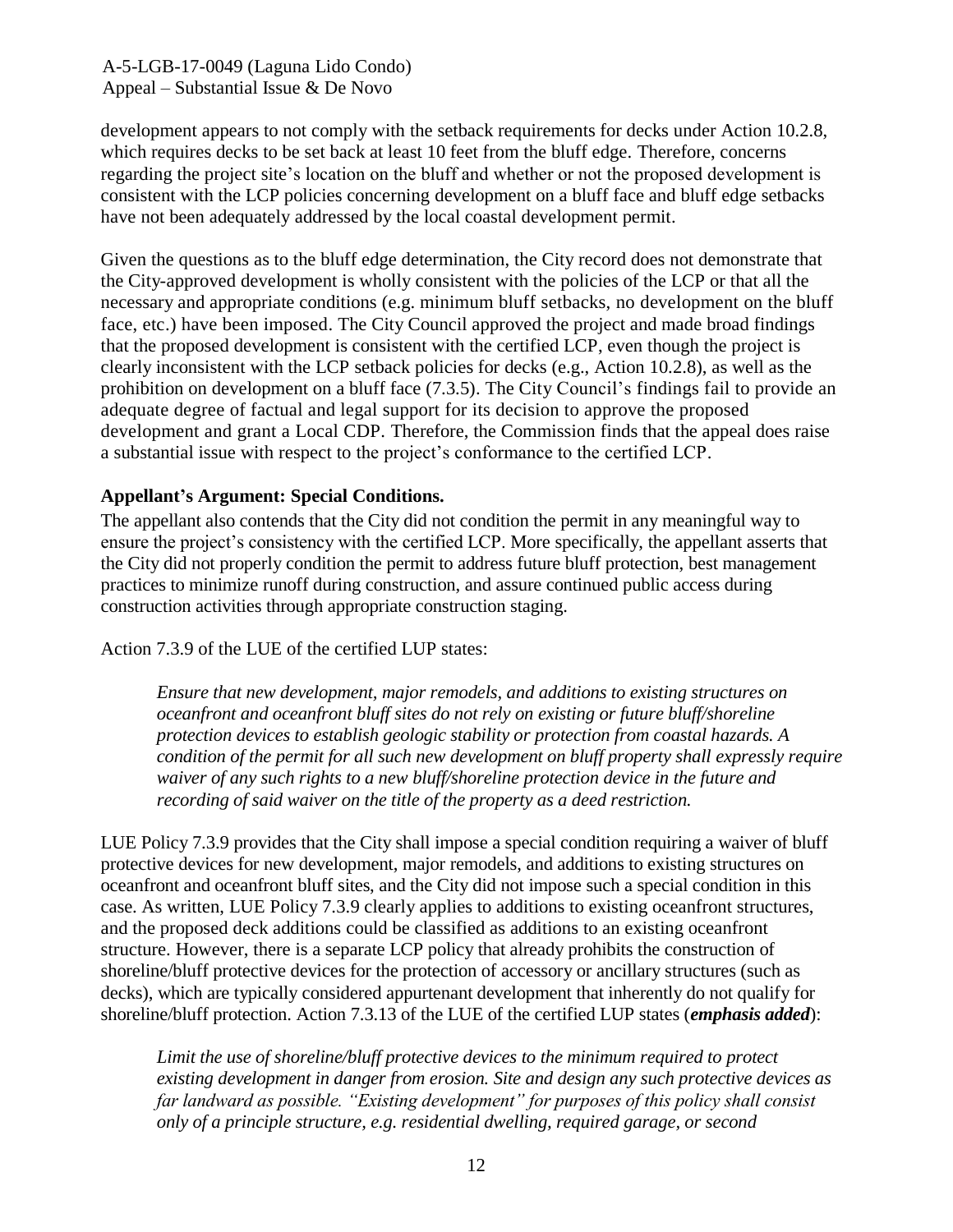*residential unit, and shall not include accessory or ancillary structures such as decks, patios, pools, tennis courts, cabanas, stairs, landscaping etc. No shoreline/bluff protective device shall be allowed for the sole purpose of protecting an accessory structure.* 

Therefore, there is an issue as to whether the imposition of the waiver of future shoreline/bluff protective devices special condition is necessary in this case when LUE Policy 7.3.13 already explicitly prohibits shoreline/bluff protection devices for the sole protection of any accessory or ancillary structures (i.e. decks). In any case, the City should have addressed this issue and made findings to substantiate the project's consistency with LUE Action 7.3.9.

With regard to protection of water quality, the certified LCP Open Space/Conservation Element (OS/C Element) includes water quality protection policies that require best management practices be implemented with development, that minimization of volume and velocity of site runoff be considered, that minimization of the introduction of pollutants be considered, and that minimization of construction impacts be considered. The City's certified LCP contains water quality protection policies, such as the following:

Policy 7.7 of the LUE of the certified LUP states:

*Protect marine resources by implementing methods to minimize runoff from building sites and streets to the City's storm drain system (e.g., on-site water retention). (Same as Policy 10.7.)*

Policy 4-A of the OS/C Element of the certified LUP states:

*Development Planning and Design Best Management Practices (BMPs) Ensure that development plans and designs incorporate appropriate Site Design, Source Control and Structural Treatment Control Best Management Practices (BMPs), where feasible, to reduce to the maximum extent practicable, pollutants and runoff from the proposed development. Structural Treatment Control BMPs shall be implemented when a combination of Site Design and Source Control BMPs are not sufficient to protect water quality.*

Policy 4-C of the OS/C Element of the certified LUP states:

*Ensure that development is designed and managed to minimize the volume and velocity of runoff (including both stormwater and dry weather runoff) to the maximum extent practicable, to avoid excessive erosion and sedimentation.*

Policy 4-D of the OS/C Element of the certified LUP states:

*Ensure that development and existing land uses and associated operational practices minimize the introduction of pollutants into coastal waters (including the ocean, estuaries, wetlands, rivers and lakes) to the maximum extent practicable.*

Policy 4-G of the OS/C Element of the certified LUP states:

*Ensure that all development minimizes erosion, sedimentation and other pollutants in runoff from construction-related activities to the maximum extent practicable. Ensure that development*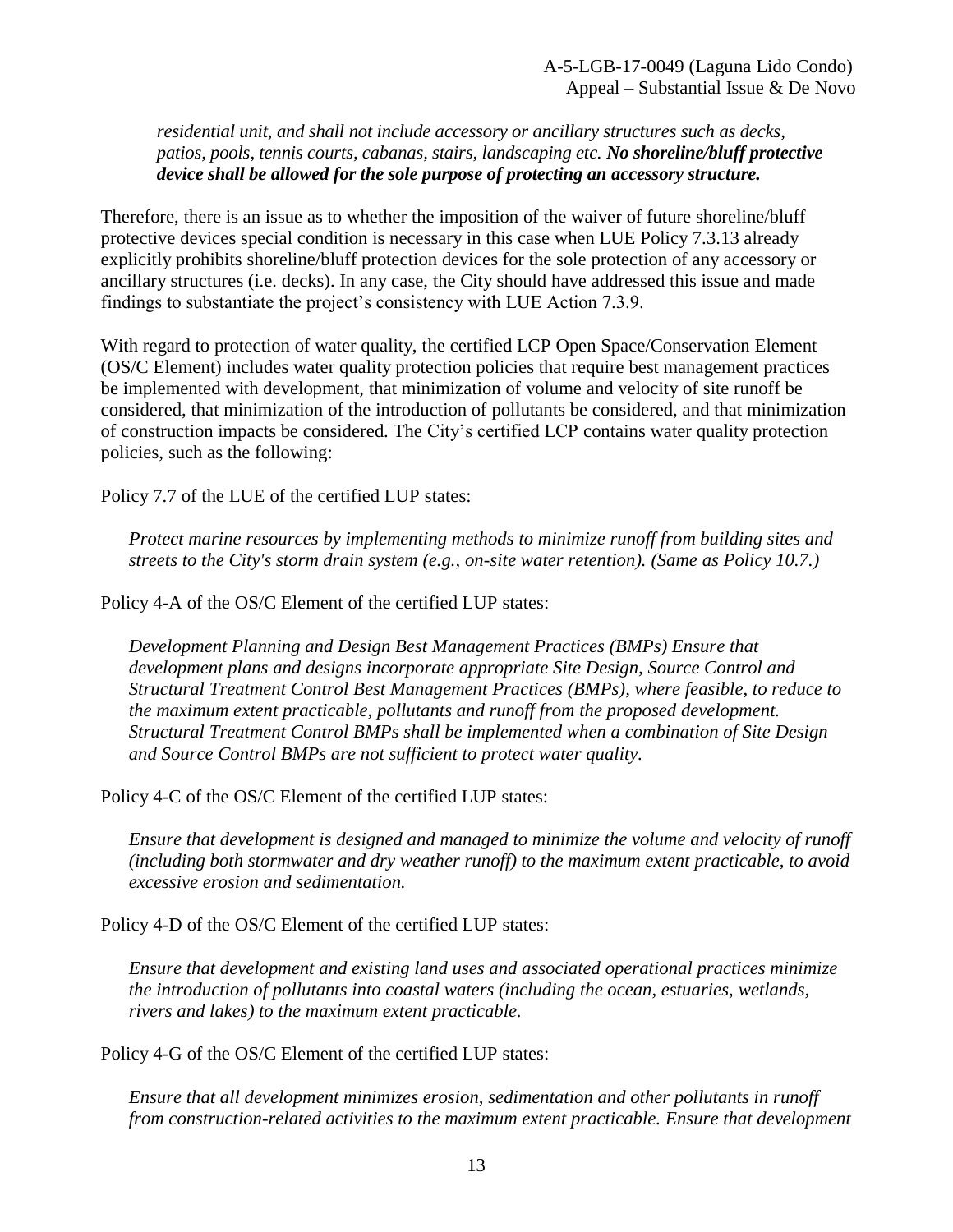*minimizes land disturbance activities during construction (e.g., clearing, grading and cut-andfill), especially in erosive areas (including steep slopes, unstable areas and erosive soils), to minimize the impacts on water quality*

### Policy 4-H of the OS/C Element of the certified LUP states:

*Require the property owner, homeowner's association or local government, as applicable, to continue the application and maintenance of Source Control and/or Structural Treatment Control BMPs as necessary to reduce runoff pollution, including appropriate construction related erosion and sediment control measures.*

Also, projects located between the sea and the first public road paralleling the sea, such as the subject site, must be consistent with the public access and recreation policies of the Coastal Act, even during construction.

Section 30210 of the Coastal Act states:

*In carrying out the requirement of Section 4 of Article X of the California Constitution, maximum access, which shall be conspicuously posted, and recreational opportunities shall be provided for all the people consistent with public safety needs and the need to protect public rights, rights of private property owners, and natural resource areas from overuse.*

Section 30211 of the Coastal Act states:

*Development shall not interfere with the public's right of access to the sea where acquired through use or legislative authorization, including, but not limited to, the use of dry sand and rocky coastal beaches to the first line of terrestrial vegetation.*

The City did not impose special conditions to ensure that best management practices are implemented to minimize runoff during construction, and assure continued public access during construction activities through appropriate construction staging. The City has the authority and responsibility to impose conditions as necessary to ensure consistency with the certified LCP, but it did not fully do so in this case. Therefore the Commission finds that the project does raise a substantial issue regarding conformity with LCP and the public access policies of Chapter 3 of the Coastal Act.

### **Appellants' Argument: City did not adequately consider public access requirements for project site.**

The appellants assert that the City did not consider the policies of the certified LCP that require that public access be provided when new development is proposed since the appellants maintains that the City-approved development would constitute new development under Policy 7.3.10 (cited above).

The appellant specifically cites Policy 3-L of the LUP and Section 25.53.020(A)(2) of the IP of the certified LCP.

Policy 3-L of the Open Space Conservation Element (OS/C Element) of the certified LUP states: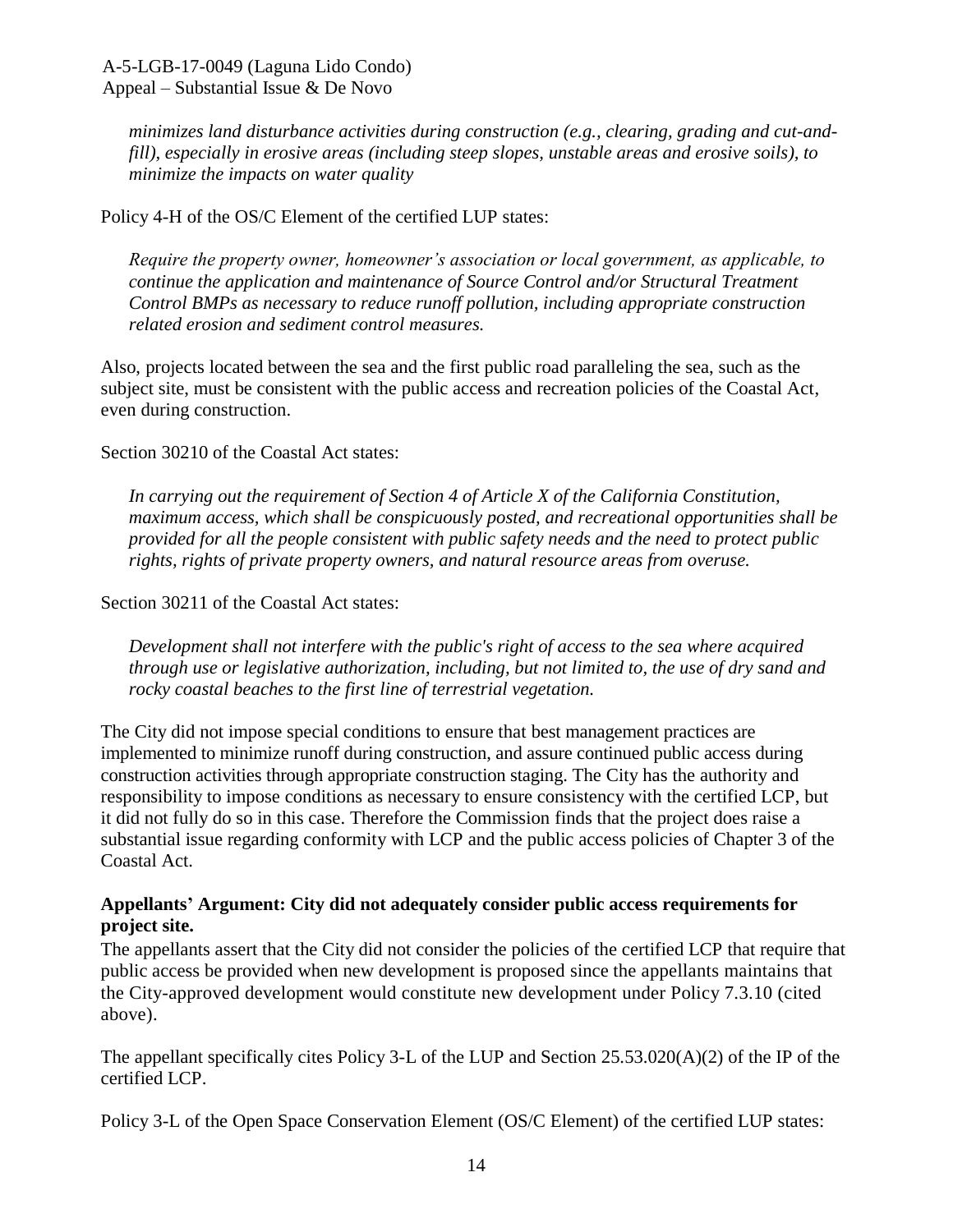*Procure public access in South Laguna as shown on Figure 5 (see Addendum), consistent with Coastal Act policies and other legal requirements.*

Section 25.53.020 of the Implementation Plan (IP) of the certified LCP states:

 *Coastal zone access shall be required for certain types of projects.*

*(A) As a condition of approval and prior to issuance of a permit or other authorization for any new development identified in subsections (A)(1) through (A)(4) of this section, except as provided in subsection B, an offer to dedicate an easement (or other legal mechanism pursuant to Section 25.53.022(I)(2)) for one or more of the types of access identified in Section 25.53.022 shall be required and shall be supported by findings required by Section 25.53.024; provided that no such condition of approval shall be imposed if the analysis required by Section 25.53.024 establishes that the development will not adversely affect, either individually or cumulatively, the ability of the public to reach and use public tidelands and coastal resources.*

*(1) New development on any parcel or location identified in the land use plan;*

*(2) New development between the nearest public roadway and the sea;*

*(3) New development on any site where there is substantial evidence of a public right of access to the sea acquired through use, or a public right of access through legislative authorization;*

*(4) New development on any site where a trail, bluff-top access or other recreational access is necessary to mitigate impacts of the development on public access.*

*(B) Exceptions to subsections (A)(1) through (A)(4) above shall apply in the following instances:*

*(1) Projects excepted from the definition of new development as defined in subsections (A)(1) through (A)(4) above;*

*(2) Where the findings required by Section 25.53.024 establish any of the following:*

*(a) Public access is inconsistent with the public safety, military security needs, or protection of fragile coastal resources,*

*(b) Adequate access exists nearby, or*

*(c) Agriculture would be adversely affected.*

*Exceptions identified in subsections (2)(a) through (c) above shall be supported by written findings as required in Section 25.53.024(C).* 

OS/C Element Policy 3-L and IP Section 25.53.020 require that public coastal access be procured on properties between the first public road and the sea if new development is proposed. The appellant asserts that the City-approved project constitutes "new development" within the meaning of OS/C Element Policy 3-L and IP Section 25.53.020 of the certified LCP and, therefore, the beach and/or bluff top public coastal access should have been required through an irrevocable offer to dedicate consistent with these policies.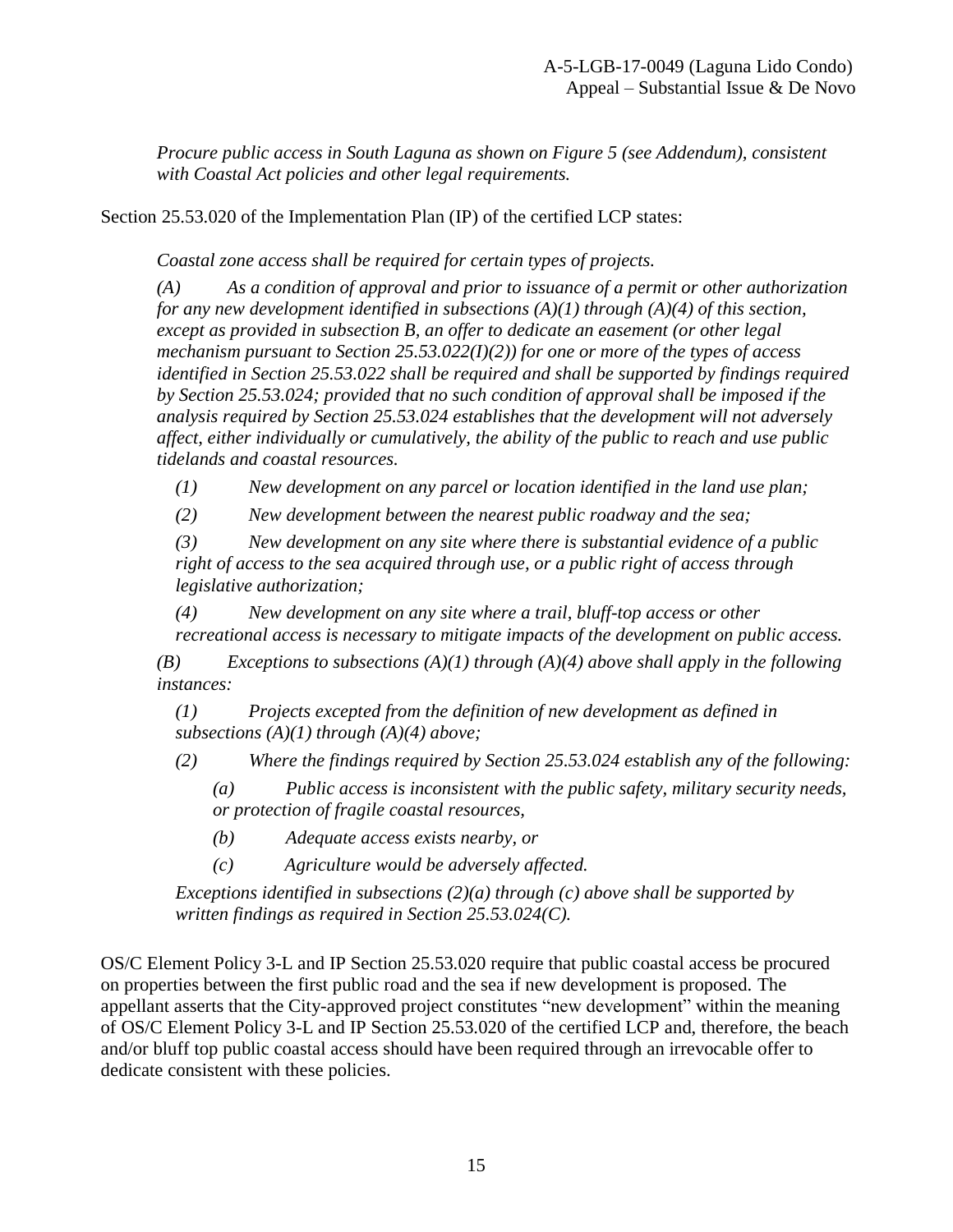Coastal Act Section 30212 and OS/C Element Policy 3-G also require certain types of new development to provide access from the nearest roadway to the shoreline and along the coast.

Section 30212 of the Coastal Act states, in relevant part:

- *(a) Public access from the nearest public roadway to the shoreline and along the coast shall be provided in new development projects except where: (1) it is inconsistent with public safety, military security needs, or the protection of fragile coastal resource, (2) adequate access exists nearby, or (3) agriculture would be adversely affected…*
- *(b) For purposes of this section, "new development" does not include:*
	- *… (2) The demolition and reconstruction of a single-family residence; provided, that the reconstructed residence shall not exceed either the floor area, height or bulk of the former structure by more than 10 percent, and that the reconstructed residence shall be sited in the same location on the affected property as the former structure…*

Policy 3-G of the Open Space Conservation Element (OS/C Element) of the certified LUP states:

*Lateral public access along the shoreline shall be assured by requiring as a condition of any new development, including approval for new building construction, additions greater than 10% to building, variances or subdivisions on property between the first public road and the sea, the recordation of an irrevocable offer to dedicate an easement for public access and recreational use on and along the beach. The easement shall extend from the mean high tide line to a specific landward reference point. Depending upon site characteristics, that reference point shall be either: a) the seaward extend of the building; b) the top of the vertical seawall; c) the intersection of sand and revetment; or d) the toe of the bluff.*

Most neighborhoods in Orange County between the sea and the first public road have a public access way in between the private development. However, in this particular residential community in Laguna Beach, there is no public access way from the road to the shoreline that would allow the public to gain access to the wet sand (mean high tide line), the area of the public tidelands seaward of the private lands. Because of the natural coves and rocky cliffs, the nearest public access point to the public beach is approximately 1,500 feet away from the project site at Thousand Steps beach. The beach below the subject property is Totuava Beach. This beach (on dry land) is only accessible from Thousand Steps Beach during low tide.

The appellant does not assert any public access impact as a result of the City-approved development but does note that the lower condominium building appears to encroach beyond the seaward property line.

Based on the assessor's map for the subject property, the seaside property boundary is determined by the line of high tide of the Pacific Ocean. Because the high tide line can or potentially has migrated inland due to sea level rise, there is a potential that the existing lower condominium building encroaches onto public tidelands. Accordingly, the seaside decks of the lower condominium building may also be encroaching onto public tidelands. A determination by the California State Lands Commission may be necessary to distinguish between the public and private beach at the project site.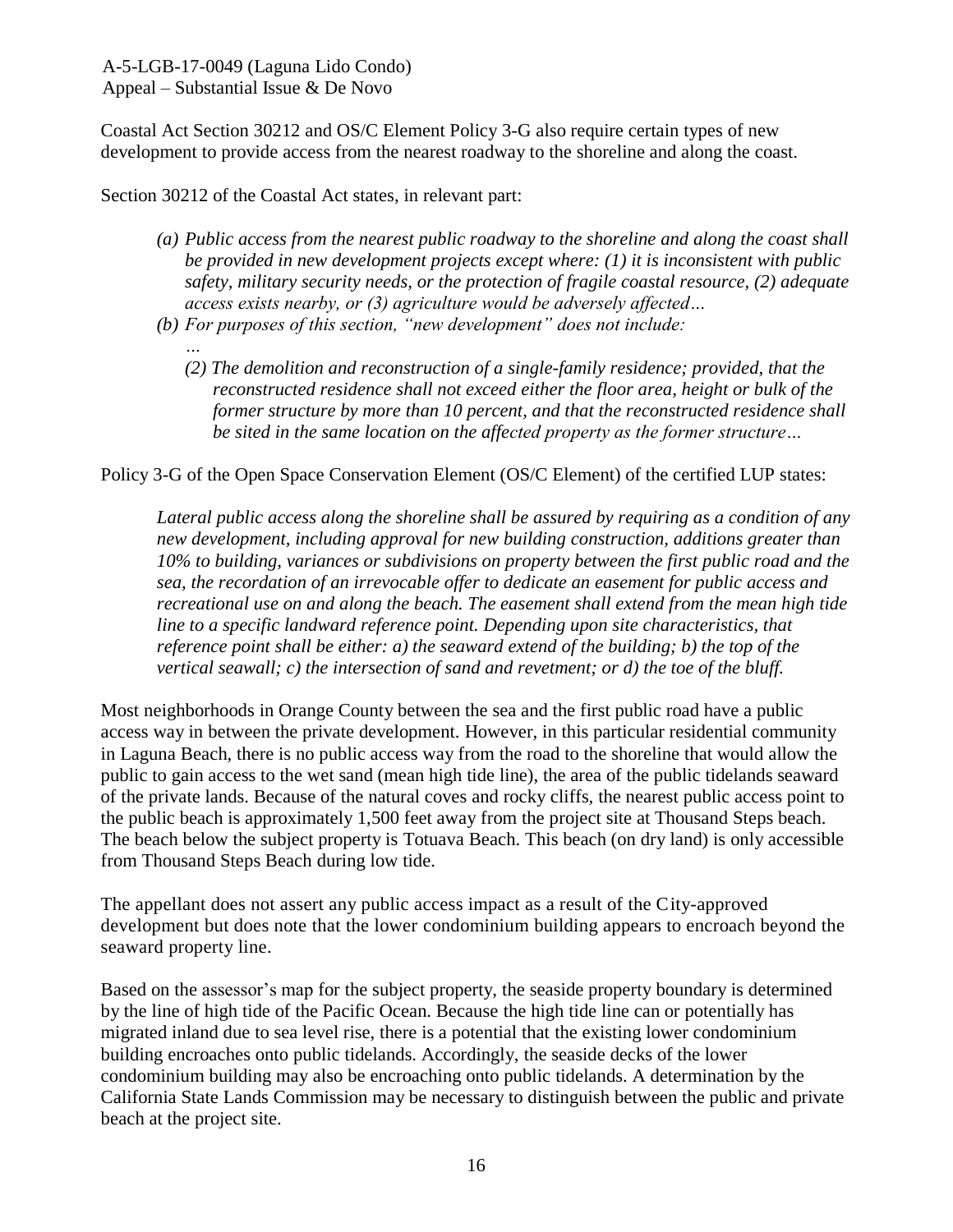Because the proposed decks additions may cantilever over public beach, they could result in negative public access impacts due to the perception of the privatization of the public beach. Public access is a statewide issue; therefore, the Commission finds that the project does raise a substantial issue regarding conformity with LCP and the public access policies of Chapter 3 of the Coastal Act.

### **SUBSTANTIAL ISSUE FACTORS:**

Applying the five factors typically relied upon by the Commission in making a determination whether an appeal raises a substantial issue or not confirms that the appeal does raise a "substantial issue" per Section 30625(b)(2).

1. **The degree of factual and legal support for the local government's decision that the development is consistent with the relevant provisions of the Coastal Act.** The City's approval does address a number of factors regarding the project in its approval. However, the contentions raised by the appellant identify areas where factual and/or legal support of the decision is absent, particularly areas regarding the project's consistency the bluff top/face policies of the certified LCP. The City's record provides no detail with regard to the location of bluff edge and bluff setback. Overall, there is a low degree of factual and legal support for the local government's decision, and this factor supports a finding of substantial issue.

### 2. **The extent and scope of the development as approved or denied by the local government.**

The local government granted a Local CDP for deck improvements (e.g. deck additions totaling approximately 5,000 square feet) to a 48-unit condominium complex that is legally non-conforming to the certified LCP's oceanfront and oceanfront bluff setback requirements and the additional square footage would exacerbate the non-conformities. This factor supports a finding of substantial issue.

3. **The significance of the coastal resources affected by the decision.** The subject site is an oceanfront bluff lot, which may raise specific concerns that are not routinely raised on interior, in-fill lots. California's coastal bluffs are a significant resource, and represent a rare and visually pleasing landform which California citizens and governments have historically sought to preserve. Coastal bluffs are dynamic geologic formations, and development on them increases the potential for geologic hazards. Development on coastal bluffs and adjacent to public beaches also can have significant impacts on scenic resources and public access opportunities. The LCP and the Coastal Act provide coastal bluffs with special protections. This factor supports a finding of substantial issue.

4. **The precedential value of the local government's decision for future interpretations of its**

LCP. The subject site is an oceanfront bluff property. The majority of ocean-fronting development in Laguna Beach is sited on bluff properties, and the decision of the local government for this project might influence future permit decisions made in the City's Coastal Zone. Allowing the local government's decision to approve improvements potentially encroaching into bluff edge setback areas or sited on a bluff face would set a negative precedence for future interpretations of its LCP. If the subject local CDP is found to be consistent with the LCP based on the current record, there is a potential that future applicants, especially within the vicinity, will reference this permit if they wish to develop other oceanfront coastal bluff sites, of which there are hundreds in Laguna Beach. Without adequate information to determine the bluff edge and the extent and scope of the proposed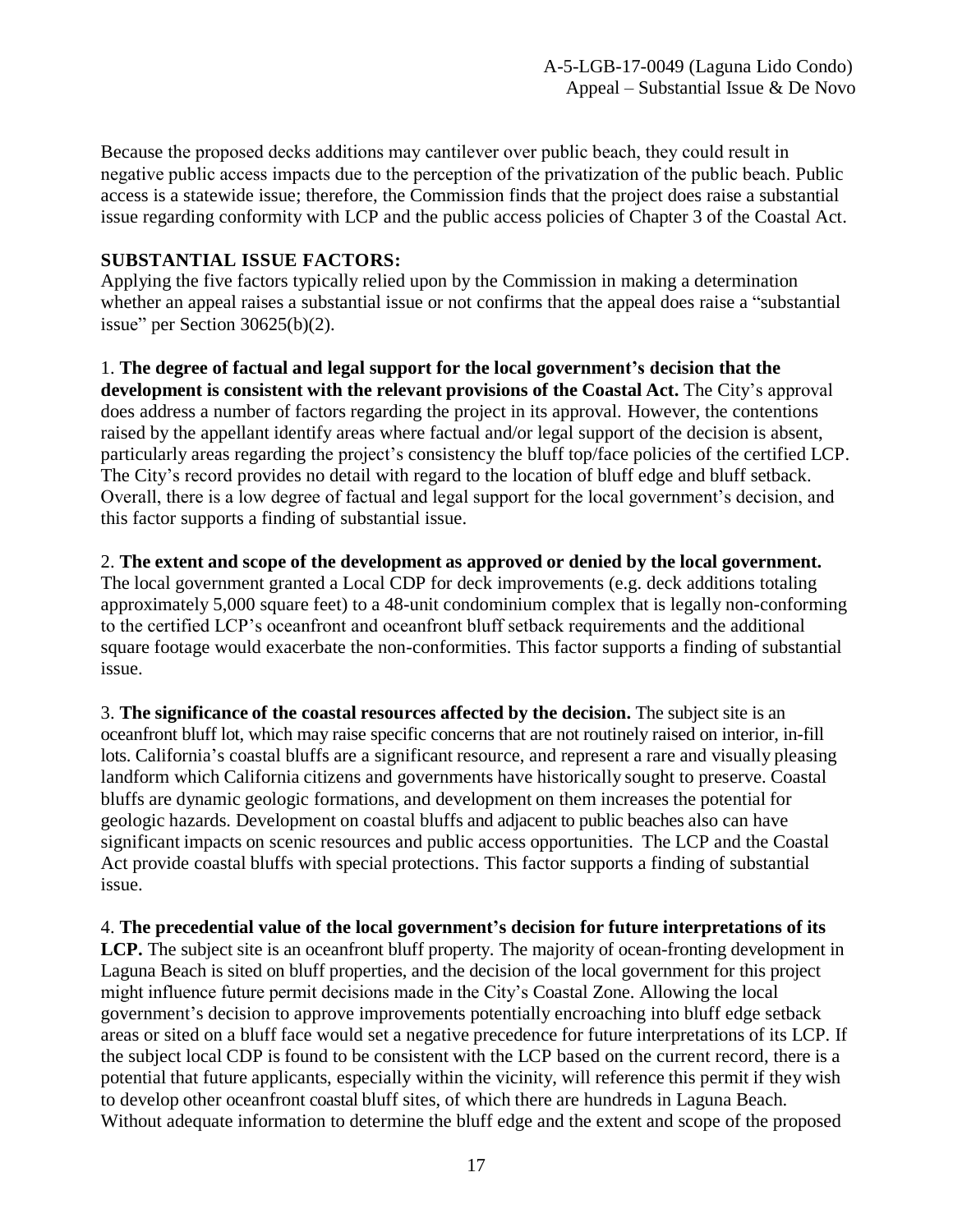development, allowing the City's local CDP approval to stand would result in adverse precedence regarding application of the LCP's various resource protection policies (specifically, relating to bluff top/face development). This factor supports a finding of substantial issue.

### 5. **Whether the appeal raises local issues, or those of regional or statewide significance.**

Bluff face and blufftop development are issues of statewide significance, given that coastal bluffs are an important coastal resource throughout the state, not just in Laguna Beach. (*See* third factor above.) Requiring consistency with the certified LCP (particularly policies relating to bluff face/top development) and the public access and recreation provisions of the Coastal Act is significant to all the people of California who wish to enjoy the public beaches of California. Unsubstantiated application of these policies could have regional or statewide ramifications regarding other similar LCPs and their policies regarding bluffs. This factor supports a finding of substantial issue.

#### **Conclusion**

In conclusion, staff recommends that the Commission find that a substantial issue exists with respect to whether the local government action conforms with the policies of the City's certified LCP and the public access policies of the Coastal Act.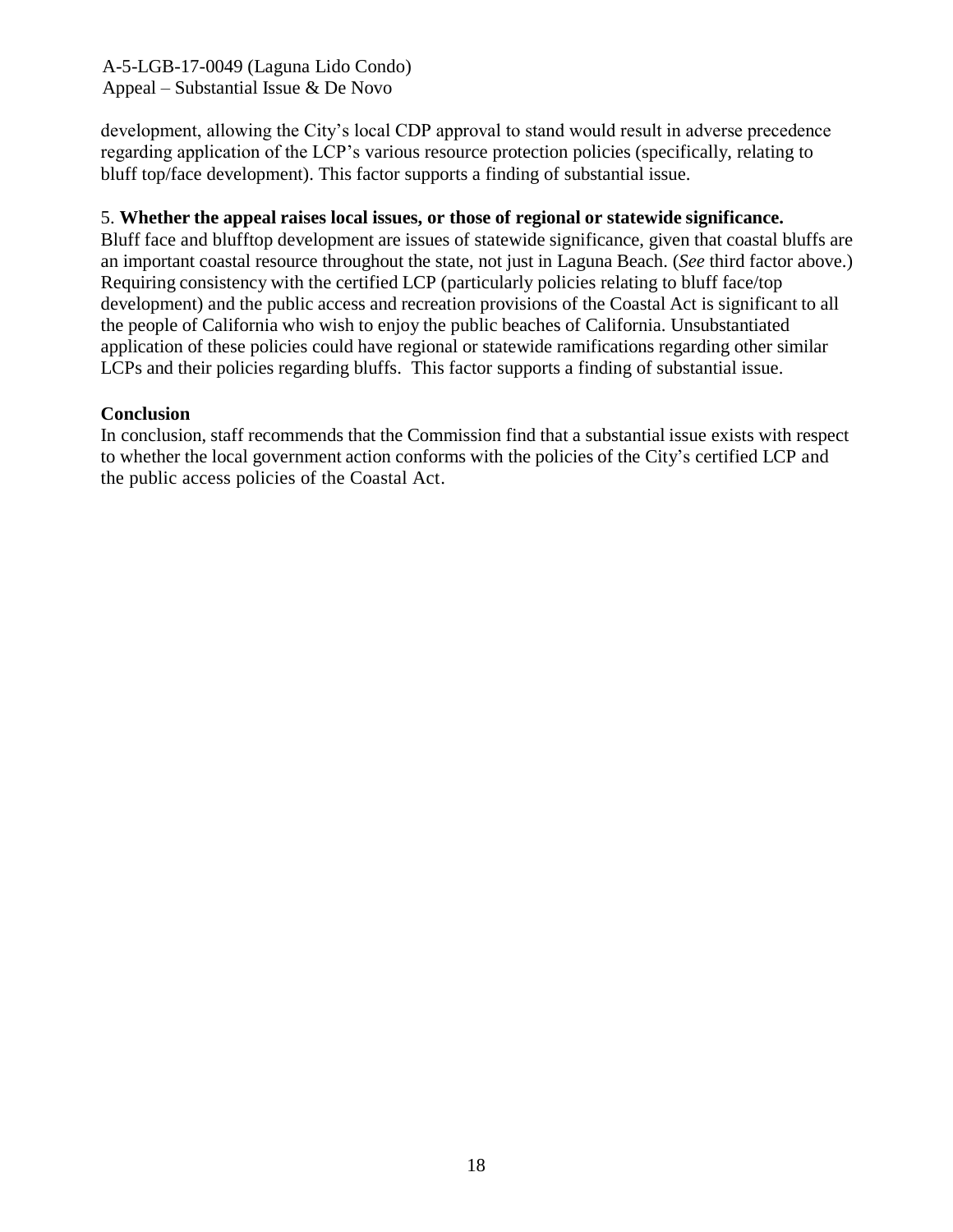## <span id="page-18-0"></span>**VI. MOTION AND RESOLUTION – DE NOVO PERMIT**

**Motion:** *I move that the Commission deny Coastal Development Permit No. A-5- LGB-17-0049 as proposed by the applicant.*

Staff recommends a **NO** vote. Passage of this motion will result in denial of the permit and adoption of the following resolution and findings. The motion passes only by affirmative vote of a majority of the Commissioners present.

### **Resolution:**

*The Commission hereby denies Coastal Development Permit Application No. A-5-LGB-17-0049 on the ground that the development will not conform with the policies of the certified LCP or the public access and recreation policies of the Coastal Act. Approval of the permit would not comply with the California Environmental Quality Act because there are feasible mitigation measures or alternatives that would substantially lessen the significant adverse impacts of the development on the environment.*

# <span id="page-18-1"></span>**VII. FINDINGS AND DECLARATIONS – DE NOVO**

## <span id="page-18-2"></span>**A. PROJECT DESCRIPTION & LOCATION**

The City-approved project is described only as infill elevated deck (or balcony) additions to 44 existing condominium decks. Each deck addition would be between approximately 112 square feet in size and would connect to existing deck areas (**[Exhibit 2](https://documents.coastal.ca.gov/reports/2019/9/W25a/W25a-9-2019-exhibits.pdf)**). No grading is proposed.

The applicant's agent has indicated that the applicant is proposing other improvements to the existing decks, which were not described by the City's permit or shown or annotated on the project plans and, therefore, were not approved by the City's local coastal development permit (CDP). These improvements to the existing decks include: structural retrofitting; new glass rails; new stucco at the bottom of the deck; re-surfacing of the decks; waterproofing; and replacement of dry rot members. Because these other improvements were not authorized by the City's local CDP and are not included in the project plans, these improvements are not currently before the Coastal Commission.

The subject site is an approximately 73,799-square-foot ocean-fronting, and beach and bluff property located at 31755 Coast Highway in Laguna Beach, Orange County (**[Exhibit 1](https://documents.coastal.ca.gov/reports/2019/9/W25a/W25a-9-2019-exhibits.pdf)**). The site is located above Totuava Bay, and between the first public road (Coast Highway) and the sea (an area where development approved by the City of Laguna Beach pursuant to its certified LCP is appealable to the Coastal Commission). The subject property extends approximately 205 feet seaward from Coast Highway and down to the beach. The project site is currently developed with: a six-story, 28-unit apartment building adjacent to the beach; a five-story, 20-unit apartment building closer to Coast Highway, overlooking the Pacific Ocean; pool; three garage buildings; and other appurtenant structures. The Laguna Lido condominium complex was constructed in the early 1960s. Single-family residences abut the subject property on the northwestern and southwestern sides.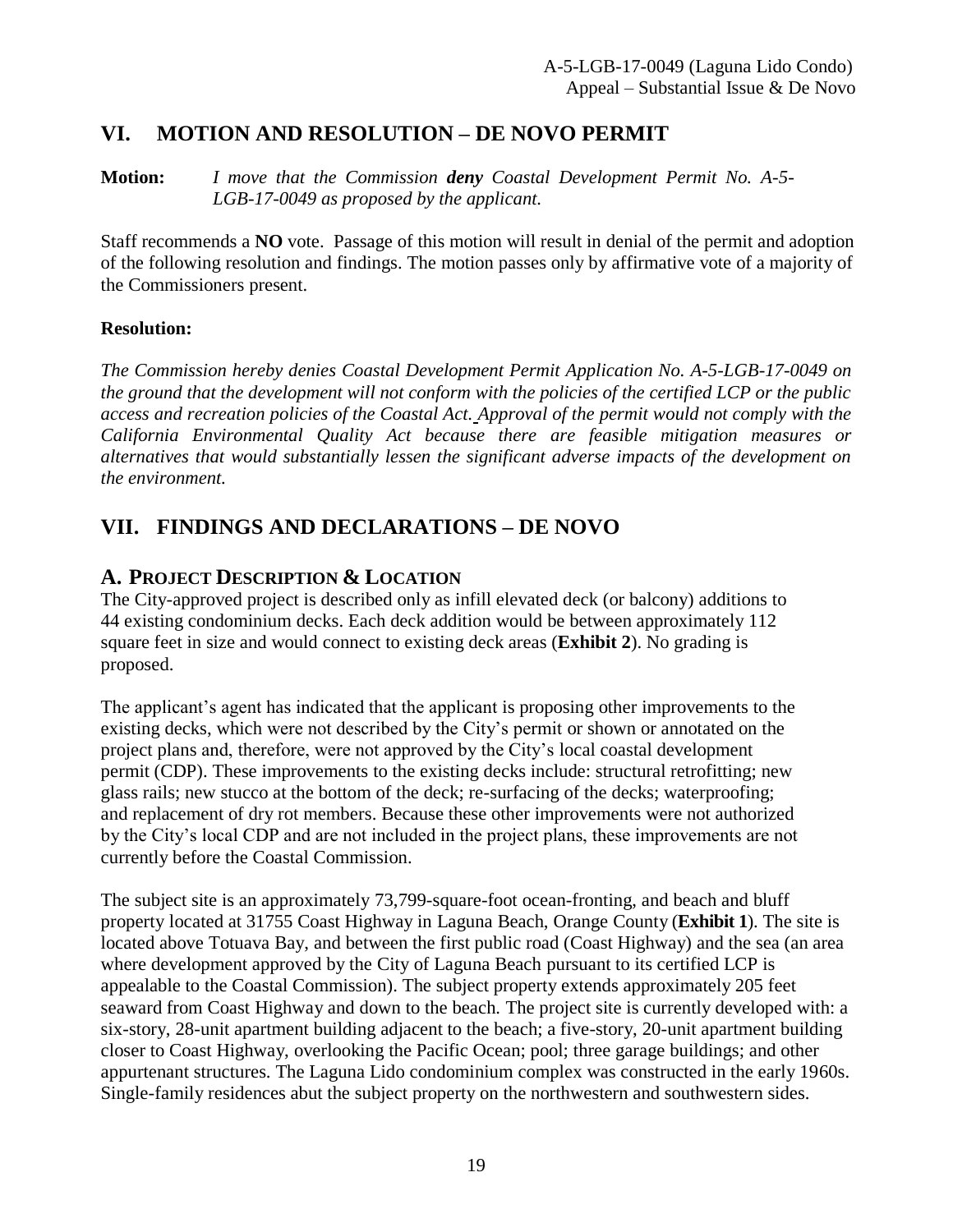# <span id="page-19-0"></span>**B. STANDARD OF REVIEW**

Section 30604(b) of the Coastal Act states:

*(b) After certification of the local coastal program, a coastal development permit shall be issued if the issuing agency or the commission on appeal finds that the proposed development is in conformity with the certified local coastal program.*

In addition, Section 30604(c) of the Coastal Act states:

*(c) Every coastal development permit issued for any development between the nearest public road and the sea or the shoreline of any body of water located within the coastal zone shall include a specific finding that the development is in conformity with the public access and public recreation policies of Chapter 3 (commencing with Section 30200).*

Therefore, the standard of review for projects heard on appeal by the Coastal Commission that are located between the first public road and the sea, like this one, are the City's certified Local Coastal Program and the public access and public recreation policies of the Coastal Act. The City of Laguna Beach Local Coastal Program was certified by the Commission on January 13, 1993 (except for the areas of deferred certification: Three Arch Bay, Hobo Canyon, and Irvine Cove). The subject site falls within the City's certified LCP jurisdiction. The City's LCP is comprised of a variety of planning documents including the Land Use Element (LUE), Conservation/Open Space Element, Coastal Technical Appendix, and Fuel Modification Guidelines of the Safety Element of the City's General Plan. The Coastal Land Use Element of the LCP was updated and replaced in its entirety via LCPA 1-10 in 2012. The certified Implementation Plan of the LCP is comprised of a number of different documents, but the main document is the City's Title 25 Zoning Code. The Open Space/Conservation Element and Title 25 have been amended a number of times since original certification.

# <span id="page-19-1"></span>**C. HAZARDS**

Laguna Beach Land Use Element:

Action 7.3.2 states: *Review all applications for new development to determine potential threats from coastal and other hazards.*

Action 7.3.3 states: *Design and site new development to avoid hazardous areas and minimize risks to life and property from coastal and other hazards*

Action 7.3.4 states: *Require new development to assure stability and structural integrity, and neither create nor contribute significantly to erosion, geologic stability, or destruction of the site or surrounding area or in any way require the construction of protective devices that would substantially alter natural landforms along bluffs and cliffs.*

Action 7.3.5 states: *Prohibit development on oceanfront bluff faces, except public improvements providing public access, protecting coastal resources, or providing for public safety. Permit such improvements only when no feasible alternative exists and when designed*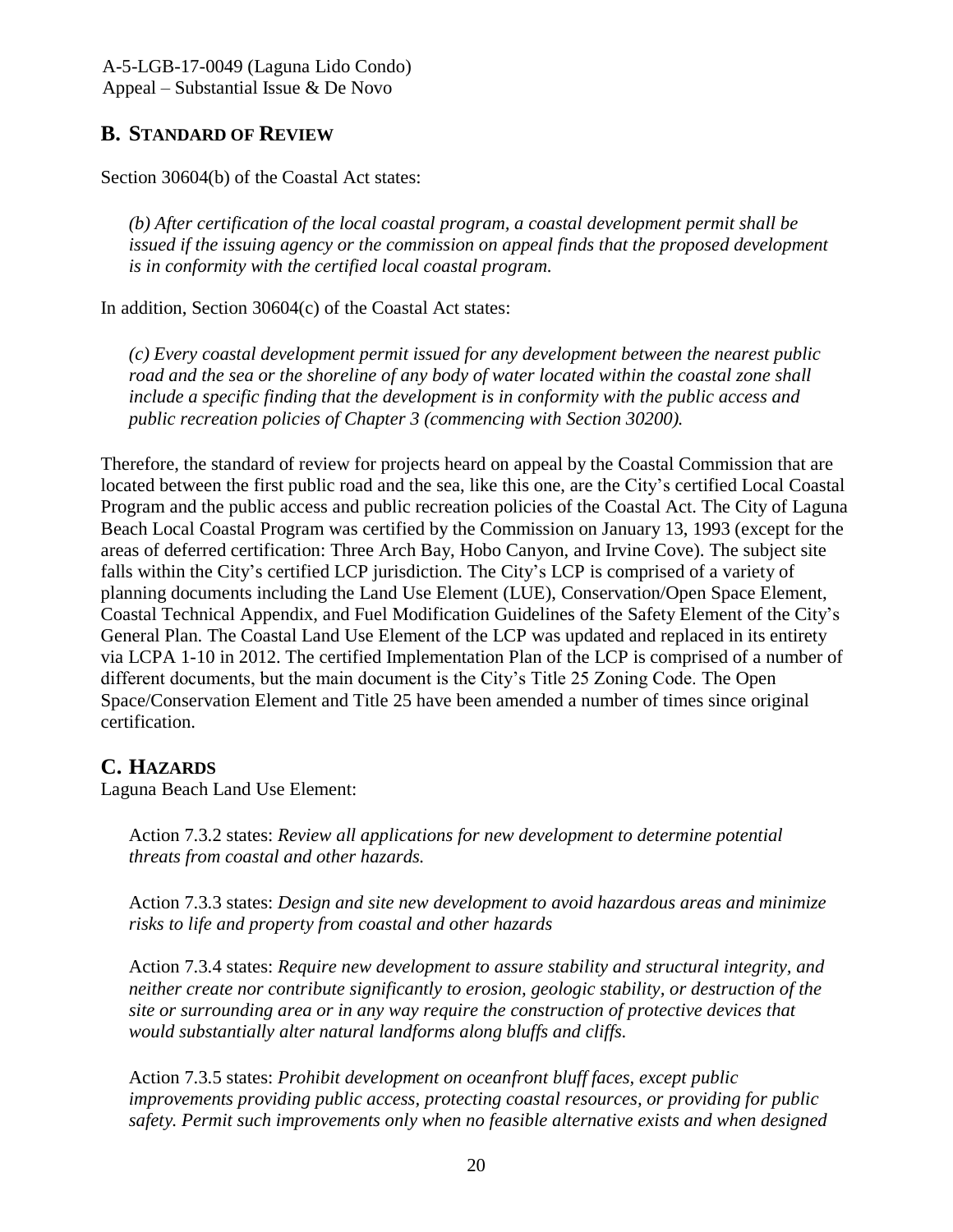*and constructed to minimize landform alteration of the oceanfront bluff face, to not contribute to further erosion of the oceanfront bluff face and to be visually compatible with the surrounding area to the maximum extent feasible.*

Action 7.3.6 states: *Require new development on oceanfront blufftop lots to incorporate drainage improvements, removal of and/or revisions to irrigation systems, and/or use of native or drought-tolerant vegetation into the design to minimize threats to oceanfront bluff recession.*

Action 7.3.8 states: *On oceanfront bluff sites, require applications where applicable, to identify and removal all unpermitted and/or obsolete structures, including but not limited to protective devices, fences, walkways, and stairways, which encroach into oceanfront bluffs.*

Action 7.3.9 states: *Ensure that new development, major remodels and additions to existing structures on oceanfront and oceanfront bluff sites do not rely on existing or future bluff/shoreline protection devices to establish geologic stability or protection from coastal hazards. A condition of the permit for all such new development on bluff property shall expressly require waiver of any such rights to a new bluff/shoreline protection device in the future and recording of said waiver on the title property as a deed restriction.*

Action 7.3.10 states: *Allow oceanfront and oceanfront bluff homes, commercial structures, or other principal structures, that are legally nonconforming as to the oceanfront and/or oceanfront bluff edge setback, to be maintained and repaired; however, improvements that increase the size or degree of nonconformity, including but not limited to development that is classified as a major remodel pursuant to the definition in the Land Use Element Glossary, shall constitute new development and cause the pre-existing nonconforming oceanfront or oceanfront bluff structure to be brought into conformity with the LCP.*

Action 7.3.12 states: *Site and design new structures to avoid the need for shoreline and/or oceanfront bluff protective devices during the economic life of the structure (75 years).* 

Action 7.3.13 states: *Limit the use of shoreline/bluff protective devices to the minimum required to protect existing development in danger of erosion. Site and design any such protective devices as far landward as possible. "Existing development" for purposes of this policy shall consist only of a principal structure, e.g. residential dwelling, required garage, or second residential unit, and shall not include accessory or ancillary structures such as decks, patios, pools, tennis courts, cabanas, stairs, landscaping etc. No shoreline/bluff protective device shall be allowed for the sole purpose of protecting an accessory structure.*

Action 10.2.1 states: *Adopt standards that require new development and related improvements to be located on the most suitable areas of the site so as to maximize safety and the preservation of sensitive resources.* 

Action 10.2.5 states: *On bluff sites, requires applications where applicable, to include a geologic/soils/geotechnical study that identifies any geologic hazards affecting the proposed project site, any necessary mitigation measures, and contain statements that eh project site is*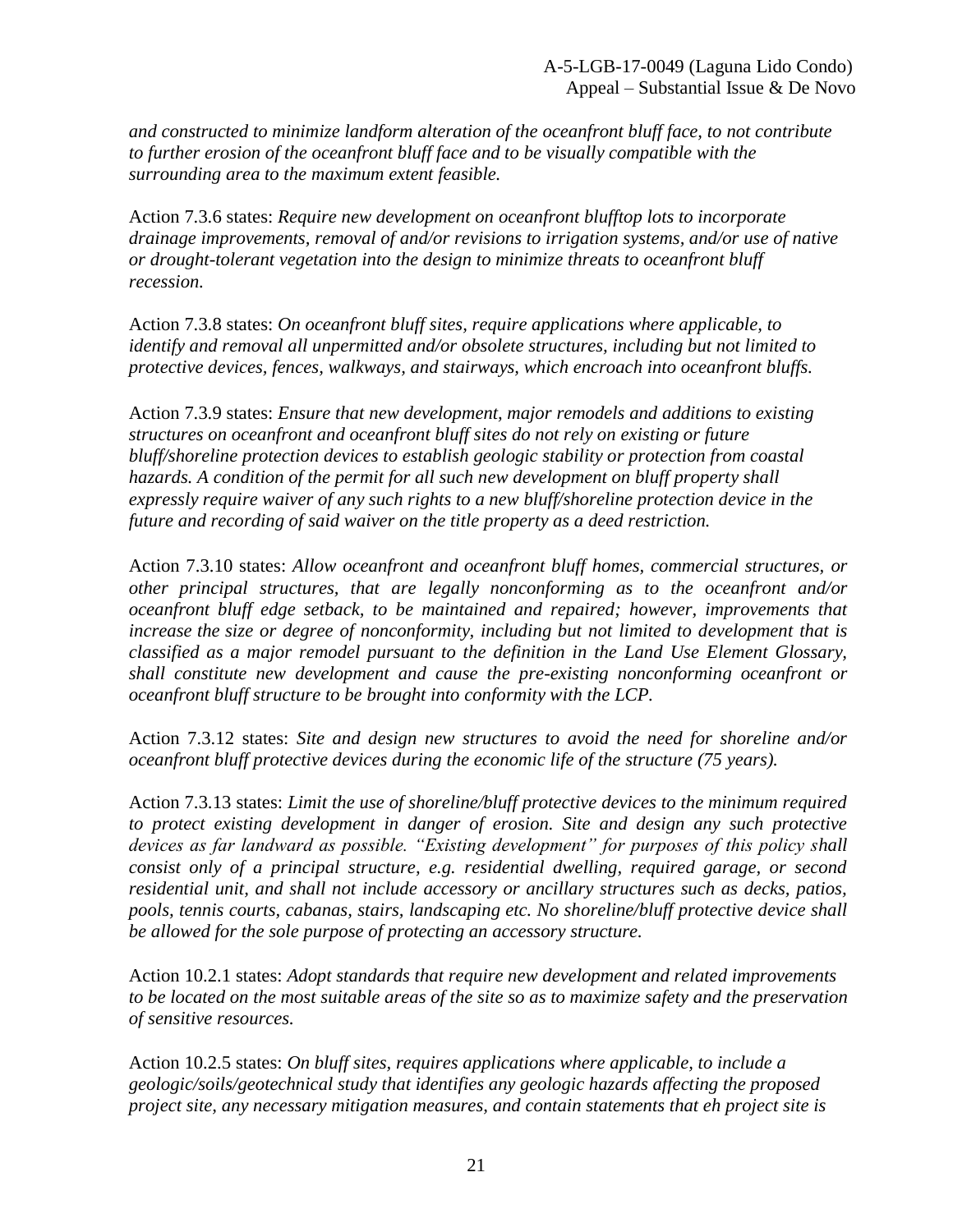*suitable for the proposed development and that the development will be safe from geologic hazard for its economic life. For development on oceanfront bluffs, such reports shall include slope stability analyses and estimates of the long-term average bluff retreat/erosion rate over the expected life of the development. Reports are to be prepared/signed by a licenses professional Engineering Geologist or Geotechnical Engineer.*

Action 10.2.6 states: *Require all new development located on an oceanfront bluff top to be setback from the oceanfront bluff edge a sufficient distance to ensure stability, ensure that it will not be endangered by erosion, and to avoid the need for protective devices during the economic life of the structure (75 years). Such setbacks must take into consideration expected long- term bluff retreat over the next 75 years, as well as slope stability. The predicted bluff retreat shall be evaluated considering not only historical bluff retreat data, but also acceleration of bluff retreat made possible by continued and accelerated sea level rise, future increase in storm or EI Nino events, and any known site-specific conditions. To assure stability, the development must maintain a minimum factor of safety against landsliding of 1.5 (static) or 1.2 (pseudostatic, k=O.15 or determined through analysis by the geotechnical engineer) for the economic life of the structure.*

Action 10.2.7 states: *Require all new development located on oceanfront bluffs to be sited in accordance with the stringline but not less than 25 feet from the bluff edge. This requirement shall apply to the principal structure and major accessory structures such as guesthouses and pools that require a structural foundation. The setback shall be increased where necessary to ensure geologic safety and stability of the development.*

Action 10.2.8 states: *On oceanfront bluffs, require new minor accessory structures such as decks, patios and walkways that do not require structural foundations to be sited in accordance with stringline but not less than 10 feet from the bluff edge. Require accessory structures to be removed or relocated landward when threatened by erosion, geologic instability or other coastal hazards.*

#### Open Space/Conservation Element:

#### Policy 7-K states:

*Preserve as much as possible the natural character of the landscape (including coastal bluffs, hillsides and ridgelines) by requiring proposed development plans to preserve and enhance scenic and conservation values to the maximum extent possible, to minimize impacts on soil mantle, vegetation cover, water resources, physiographic features, erosion problems, and require re-contouring and replanting where the natural landscape has been disturbed.*

#### Policy 10-C states:

*Require projects located in geological hazard areas to be designed to avoid the hazards, where feasible. Stabilization of hazard areas for purposed of development shall only be permitted where there is no other alternative location or where such stabilization is necessary for public safety. The more unstable areas should be left ungraded and undeveloped, utilizing land use designations such as Open Space.*

#### Policy 10-E states: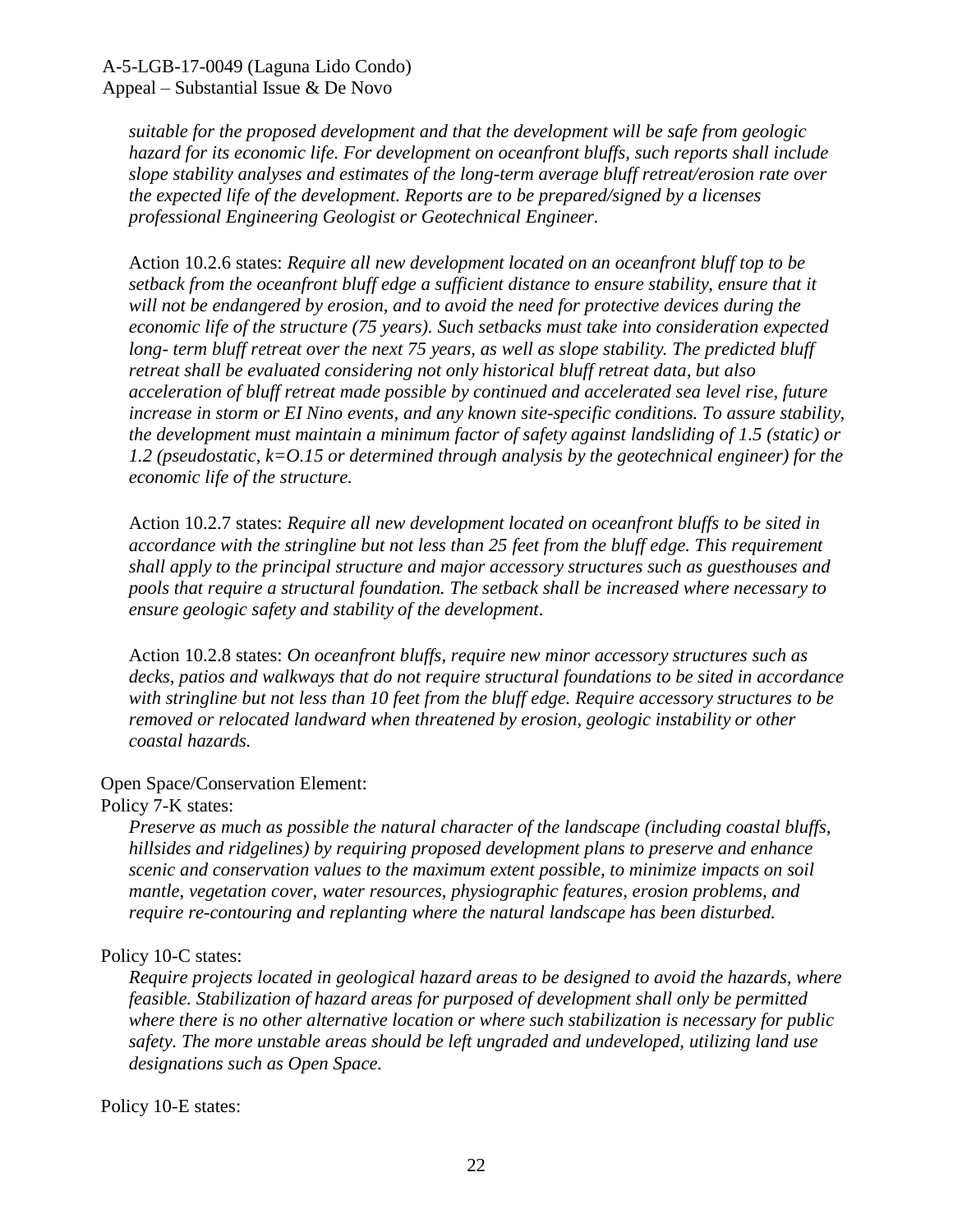*Development in the areas designated "Residential/Hillside Protection" on the Land Use Plan Map or within potential geologic hazard areas identified on the Geological Conditions Map of the Open Space/Conservation Element shall not be permitted unless a comprehensive geological and soils report is prepared pursuant to Title 22 of the City's Municipal Code, and adequate mitigation measures have been approved and implemented by the City's geologist. For projects located in areas subject to hazards as identified on the Geologic Conditions Map or subject to erosion, landslide or mudslide, earthquake, flooding or wave damage hazards confirmed by a geologic assessment, as a condition of approval or new development a waiver of liability shall be required through a deed restriction.*

Both the City's certified Local Coastal Program (LCP) and the Coastal Act require a coastal development permit for new development. The City's certified LCP Implementation Plan (IP) *Title 25 Zoning*, Section 25.07.006(D), which basically tracks the Coastal Act definition of development, defines development as follows:

*"[t]he placement or erection of any solid material or structure on land or in or under water; the discharge or disposal of any dredged material or of any gaseous, liquid, solid or thermal waste; the grading, removing, dredging, mining or extraction of any materials; a change in the density or intensity of use of land including, but not limited to, the subdivision of land pursuant to the Subdivision Map Act (commencing with Section 66410 of the Government Code) and any other division of land, including lot splits; change in the intensity of use of water, or of access, thereto; the construction, reconstruction, demolition or alteration of the size of any structure, including any facility of any private, public or municipal utility; and the removal or harvesting of major vegetation other than for agricultural purposes; and kelp harvesting."* [Emphasis added.]

Thus, the proposed project constitutes development and requires approval of a coastal development permit.

The proposed development would occur on an ocean-fronting bluff lot. The Commission has consistently found that development on an oceanfront or oceanfront bluff site that is adjacent to the sea, like the project site, is inherently subject to hazards from erosional forces imposed against the bluff material from wave energy, wind and rain. The hazards policies of the LCP require, among other things, that development be (per the policies cited above): adequately evaluated to ascertain potential negative impacts on natural resources and on existing adjacent development; designed and sited to avoid hazardous areas and minimize risks to life and property from coastal and other hazards; and assure stability and structural integrity, and neither create nor contribute significantly to erosion, geologic instability, or destruction of the site or surrounding area or in any way require the construction of protective devices that would substantially alter natural landforms along bluffs and cliffs.

As discussed in greater detail below, the project does not comply with the LCP hazards policies (particularly Actions 7.3.5, 7.3.9, and 10.2.8 of the Laguna Beach Land Use Element (LUE) of the Land Use Plan (LUP)) because the proposed development is located on the bluff face and is not consistent with the minimum bluff edge setbacks to ensure stability and safety of the development.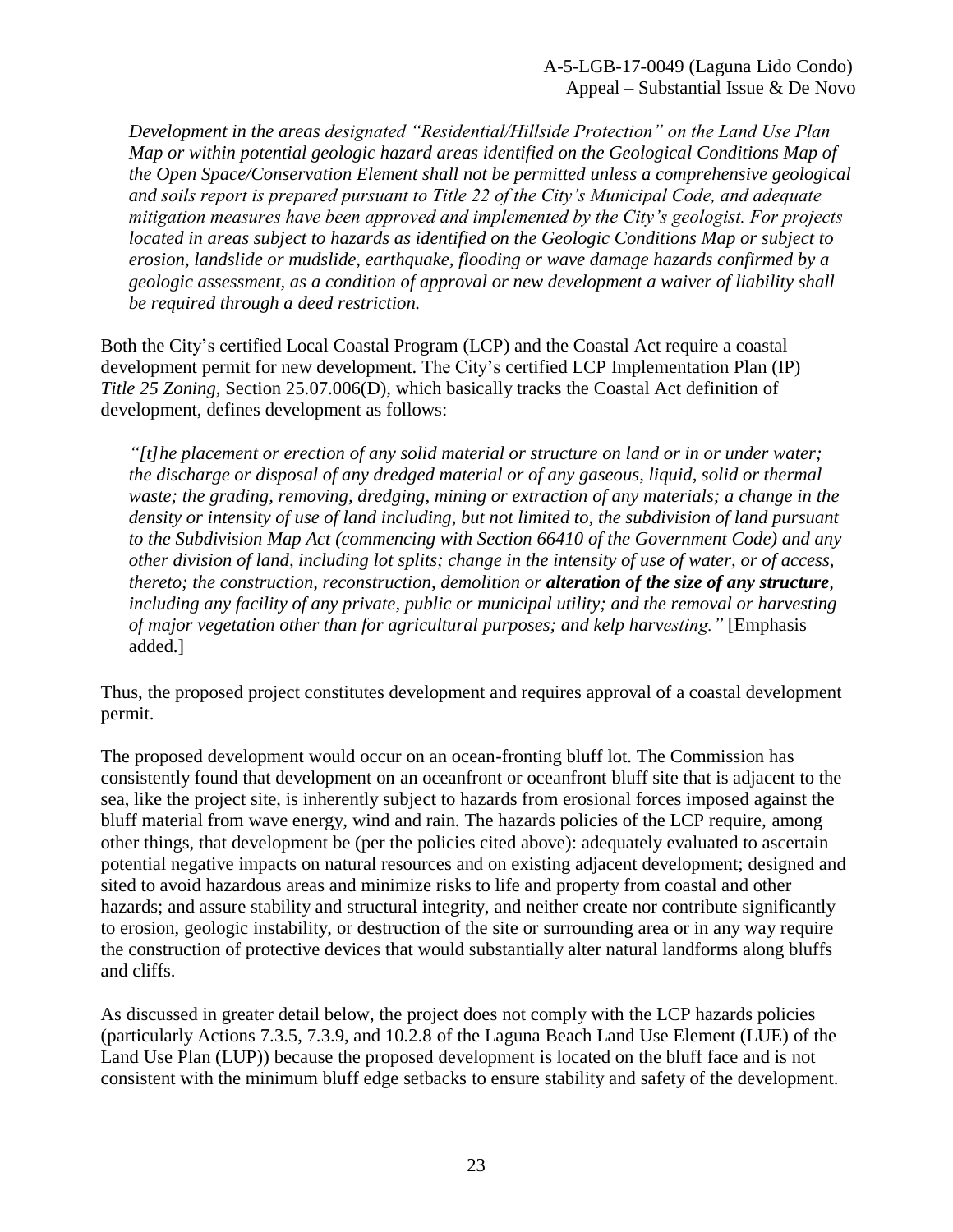### **Setbacks**

Setting development back from the edge of the bluff can substantially decrease risk to life and property, because the further from the bluff edge development is located, the less likely it is that that development will become jeopardized by erosion, landslides, and similar hazards. Likewise, setbacks decrease the likelihood of destruction of a structure caused by geologic instability. The added weight of development, irrigation, and human activity closer to the bluff edge all could increase the rate of erosion and bluff retreat.

The project is not consistent with LCP hazards policies regarding bluff edge setbacks and development on bluff faces. LUE Action 7.3.5 prohibits private development on an oceanfront bluff face (with a few exceptions for public improvements). LUE Action 10.2.8 requires a 10-foot set back for minor accessory structures (i.e. decks) that do not require structural foundations.

#### *Bluff Edge Determination*

Entry 101 of the Land Use Element (LUE) Glossary, a component of the City of Laguna Beach certified LCP, contains the following definition of Oceanfront Bluff Edge or Coastal Bluff Edge:

*The California Coastal Act and Regulations define the oceanfront bluff edge as the upper termination of a bluff, cliff, or seacliff. In cases where the top edge of the bluff is rounded away from the face of the bluff, the bluff edge shall be defined as that point nearest the bluff face beyond which a downward gradient is maintained continuously to the base of the bluff. In a case where there is a step like feature at the top of the bluff, the landward edge of the topmost riser shall be considered the bluff edge. Bluff edges typically retreat over time as a result of erosional processes, landslides, development of gullies, or by grading (cut). In areas where fill has been placed near or over the bluff edge, the original bluff edge, even if buried beneath fill, shall be taken to be the bluff edge.*

Defining the bluff edge can be complicated by the presence of irregularities in the bluff edge, a rounded bluff edge, a sloping bluff top, or previous grading or development near the bluff edge or on the bluff face, as is the case here; the subject bluff property has been modified through previous grading and development.

Despite Commission staff's request, the applicant has chosen not to provide a geotechnical analyses, formal bluff edge determination, topographic survey, or cross-sections; these materials are necessary for Commission staff's experts to make a formal bluff edge determination. Beyond the project plans simply identifying the "bluff-top" (or bluff edge), there is no rationale or other information in the City's record detailing the bluff edge's consistency with the certified LCP. Consequently, the information provided to Commission staff is not sufficient and Commission staff cannot formally determine the bluff edge of the site at this time.

However, even though the applicant did not prepare a formal bluff edge determination, based on aerials and observable topography and based on the limited information provided by the applicant and in the City's record, the proposed deck additions would not meet the LCP's minimum bluff edge setback requirements for accessory structures (Actions 10.2.8) and would encroach into the coastal bluff face (Actions 7.3.5).

The subject 48-unit condominium complex is comprised of two condominium buildings (upper and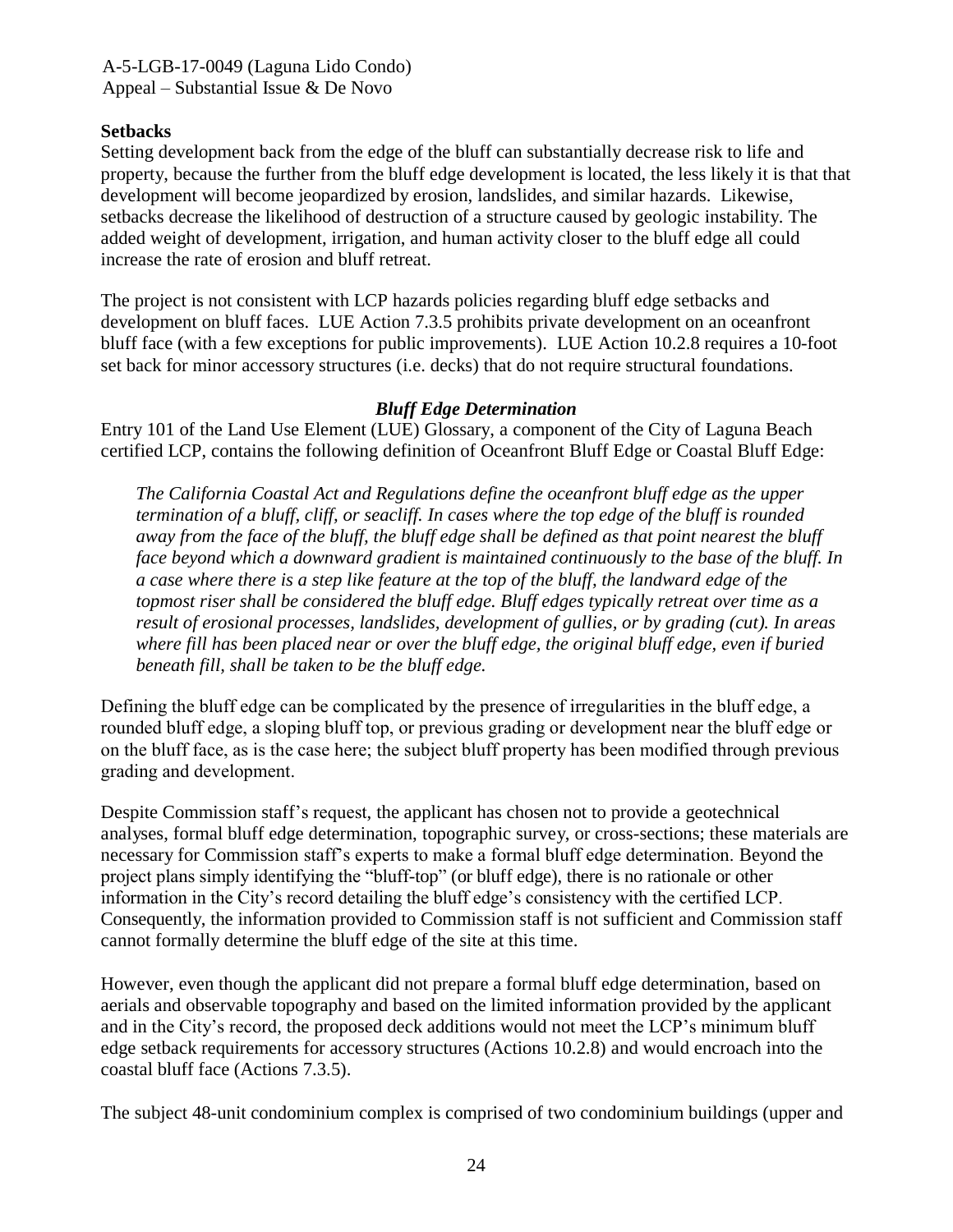lower buildings) located on a coastal bluff. According to Dr. Joseph Street, Commission staff's geologist, based on aerials and the observable topography of the project site, the lower building is clearly sited on the beach and backs onto the bluff face. Moreover, in a coastal hazards analysis report, the applicant's coastal engineer states that the lower condominium building is founded in the bedrock material of the bluff near the base of the bluff (or bluff face), which supports Dr. Street's preliminary determination. In addition, based on the applicant's "bluff top" line drawn on the project plans, the lower building is located seaward of this bluff top line and, therefore, is sited on the bluff face.

The location of the upper condominium building in relation to the bluff edge is less clear and would require formal bluff edge determination but Coastal staff is unable to make such a determination as explained above. However, based on the applicant's drawn "bluff top" line, the upper building partially encroaches into the LCP prescribed 25-foot bluff setback for principal structures (Action 10.2.7; cited above) and 10-foot bluff setback for accessory structures (Action 10.2.8). In addition, the applicant's agent has acknowledged that the upper building partially encroaches into the LCP prescribed setbacks. Therefore, the proposed elevated deck additions would encroach into the 10 foot bluff edge setback for accessory structures (Action 10.2.8) and the bluff face (Action 7.3.5).

In addition, when the City Council approved the project, it required four variances from LCP requirements – 1) to encroach into the ocean-front building setback; 2) to encroach into the blufftop setback; 3) to exceed the allowable building height; and 4) to permit new construction where a nonconforming use exists. The required variances authorizing encroachments within the LCP oceanfront building setback and blufftop setback are indicative that the existing buildings are nonconforming to the required bluff setback requirements, along with other setbacks and standards. Accordingly, the proposed elevated deck additions will also not conform to the LCP policies prohibiting development on the bluff face and within 10 feet of the bluff edge (for accessory structures).

Therefore, the project would result in 5,000 new square feet of deck space on the seaside of the two non-conforming condominium buildings, increasing the total area of deck space that would encroach onto the bluff face and within the bluff edge setback required by the LCP policies, and would cantilever over the private and/or public beach. Because the proposed improvements to the deck would not comply with the LCP's minimum bluff edge setback requirements for accessory structures (Actions 10.2.8) and encroaches into the coastal bluff face (Actions 7.3.5), the Cityapproved project cannot be found consistent with the certified LCP.

#### **Conclusion**

The applicant proposes deck additions to legally non-conforming condominium units as to the bluff edge setback, located on an ocean-fronting bluff face. Because the project does not meet the LCP's minimum bluff edge setback requirements for accessory structures (Actions 10.2.8) and encroaches into the coastal bluff face (Actions 7.3.5), it cannot be found consistent with the certified LCP. Therefore, the permit application must be denied.

The use and enjoyment of the units of the principal structures are not diminished by the Commission's denial the additions to the decks. The existing legal non-conforming decks are allowed to remain as is, consistent with LCP policies. Because the project is not consistent with the aforementioned LCP polices for hazard-avoidance, the project must be denied.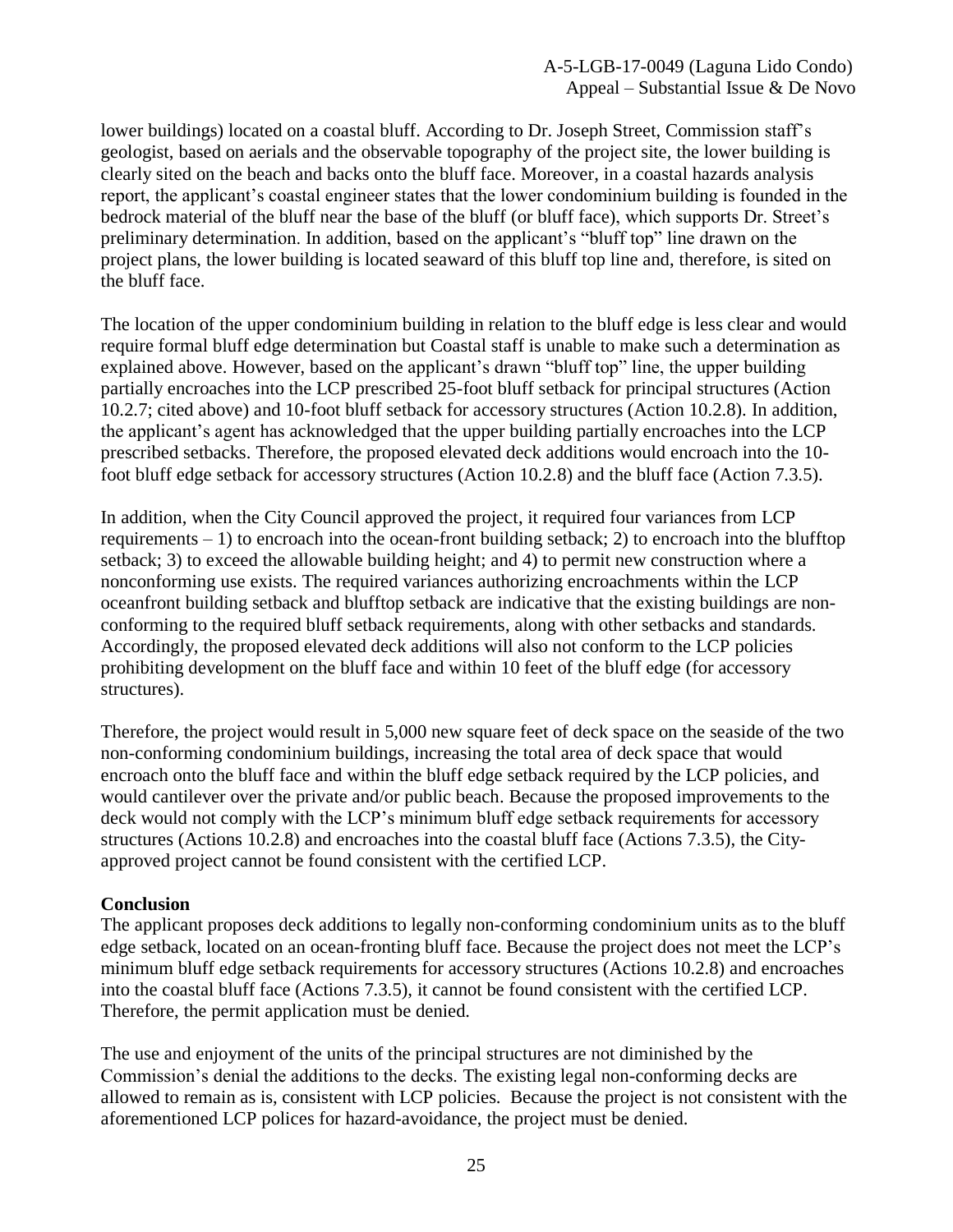## <span id="page-25-0"></span>**D. DEVELOPMENT**

Laguna Beach Land Use Element:

### Goal 2 states:

*Preserve, enhance and respect the unique character and identity of Laguna's residential neighborhoods.*

## Policy 2.1 states:

*Maintain the diversity and uniqueness of individual neighborhoods. Development standards and design review guidelines shall minimize the scale and bulk of new construction and/or renovation and require development to be compatible with the surrounding residences.*

## Policy 2.2 states:

*Encourage the preservation of historically significant residential structures and protect the character-defining components of Laguna Beach's traditional neighborhoods.*

## Policy 2.8 states:

*Require building design and siting to be compatible and integrated with natural topographic features, minimize significant alteration of natural topography and/or other significant onsite resources, and protect public views as specified in the Design Guidelines and the Landscape and Scenic Highways Resource Document.*

The project site is currently developed with: a six-story, 28-unit apartment building adjacent to the beach; a five-story, 20-unit apartment building closer to Coast Highway, overlooking the Pacific Ocean; pool; three garage buildings; and other appurtenant structures. The project site is shown on Image 1 below.



**Image 1**: Aerial view of project site and existing development (Source: Google, LLC.)

LUE Policies 2.1, 2.2, and 2.8 require development be sited and designed to be compatible with the surrounding residences and features, and protect neighborhood character. The existing cantilevered decks (or balconies) of the subject condominiums encroach into the oceanfront and oceanfront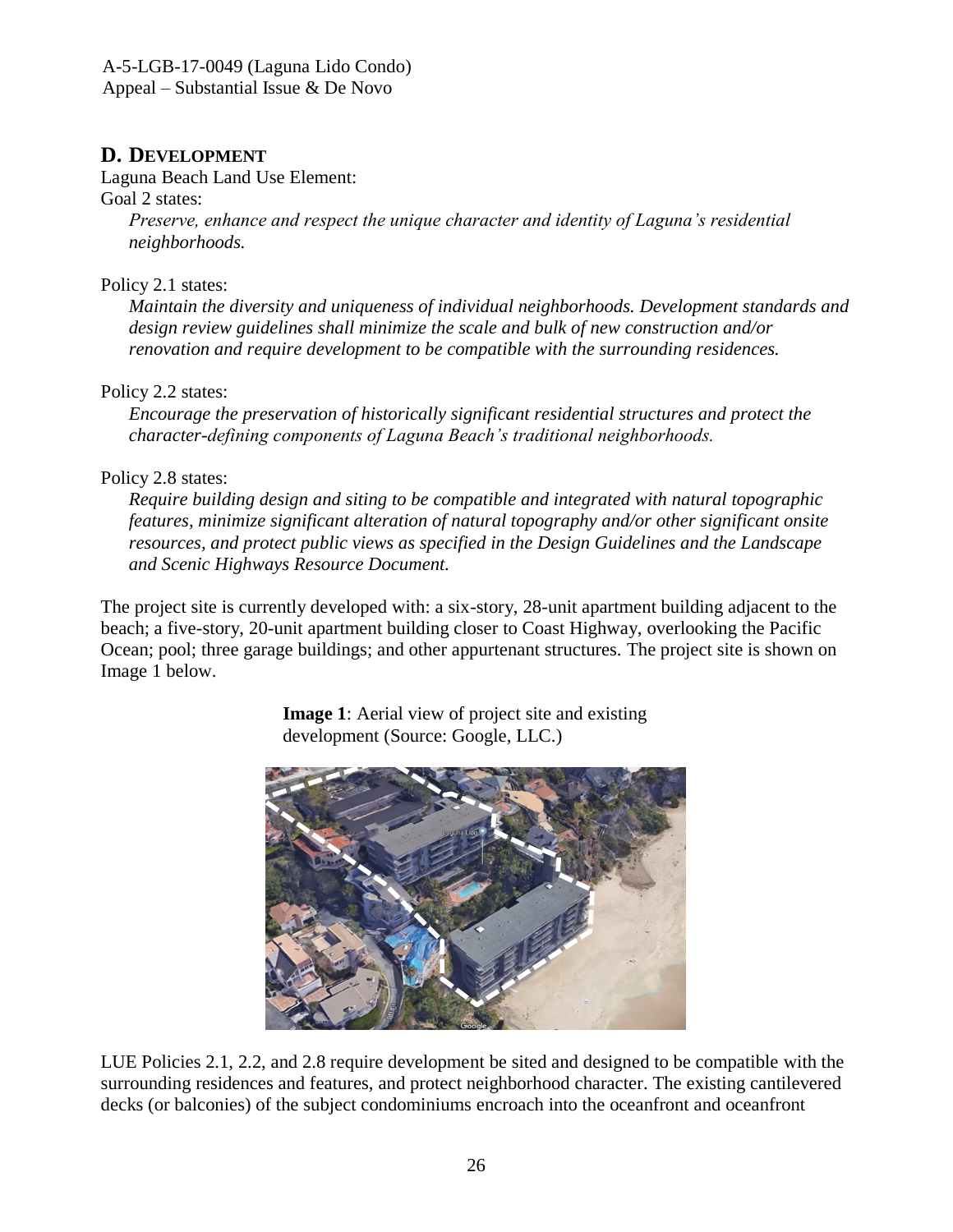blufftop building setback according to the City of Laguna Beach. Moreover, six out of the 44 decks proposed to be expanded currently partially cantilever over the public beach beyond the property line demarcated on the applicant's site plan. The proposed project includes seaward additions totaling 5,000 square feet to these existing nonconforming decks, which are simply appurtenant to the principal condominium units. The proposed deck additions would increase the mass and scale of the condominium buildings, which are already not compatible with the character and scale of existing development in the immediate surrounding area. The project site is surrounded predominantly by bluff single-family residences. Such an increase in mass and scale would be inconsistent with LUE Policies 2.1, 2.2 and 2.8.

Additionally, the project site is zoned for R-1 (Residential Low Density). Section 25.10.008(D) of the certified LCP sets forth the height standard for properties zoned R-1; it states:

*<sup>(1)</sup> No new building, additions to existing buildings or structures in this zone shall have a height greater than permitted under the following table when measured from the finished or natural grade, whichever is more restrictive:*

| (a) Slope in Percent | Height Permitted (in feet) |
|----------------------|----------------------------|
| 0 to 15              | 25                         |
| 16                   | 26                         |
| 17                   | 27                         |
| 18                   | 28                         |
| 19                   | 29                         |
| 20 and over          | RΩ                         |

Pursuant to Section 25.10.008(D), the allowable building height for the project site, and all surrounding residential properties zoned R-1, is 30 feet (above grade). The approximately 55-foot and 61-foot high condominium buildings are legally non-conforming to the certified LCP's building standards because they exceed the current allowable building height of 30 feet. Further, 28 decks out of the 44 decks to be expanded cantilever from the building at a height that also exceeds the allowable building height and, therefore, are also currently legally nonconforming to the LCP's height standard. Expansion of these 28 decks would result in more non-conforming development that would be constructed above the LCP prescribed height standard of 30 feet. Consequently, any proposed addition to or expansion of any of these 28 decks would be inconsistent with the LCP's prescribed height standard.

Therefore, the proposed development is not consistent with the LUE 2.1, 2.2, and 2.8 of the certified LCP that require that scale and bulk of development be minimized and compatible with the surrounding residences, and is not consistent with the LCP prescribed height standard. Therefore, the proposed project must be denied.

## <span id="page-26-0"></span>**E. PUBLIC ACCESS/RECREATION**

Projects located between the sea and the first public road paralleling the sea, such as the subject site, must be consistent with the public access and recreation policies of the Coastal Act.

Section 30210 of the Coastal Act states: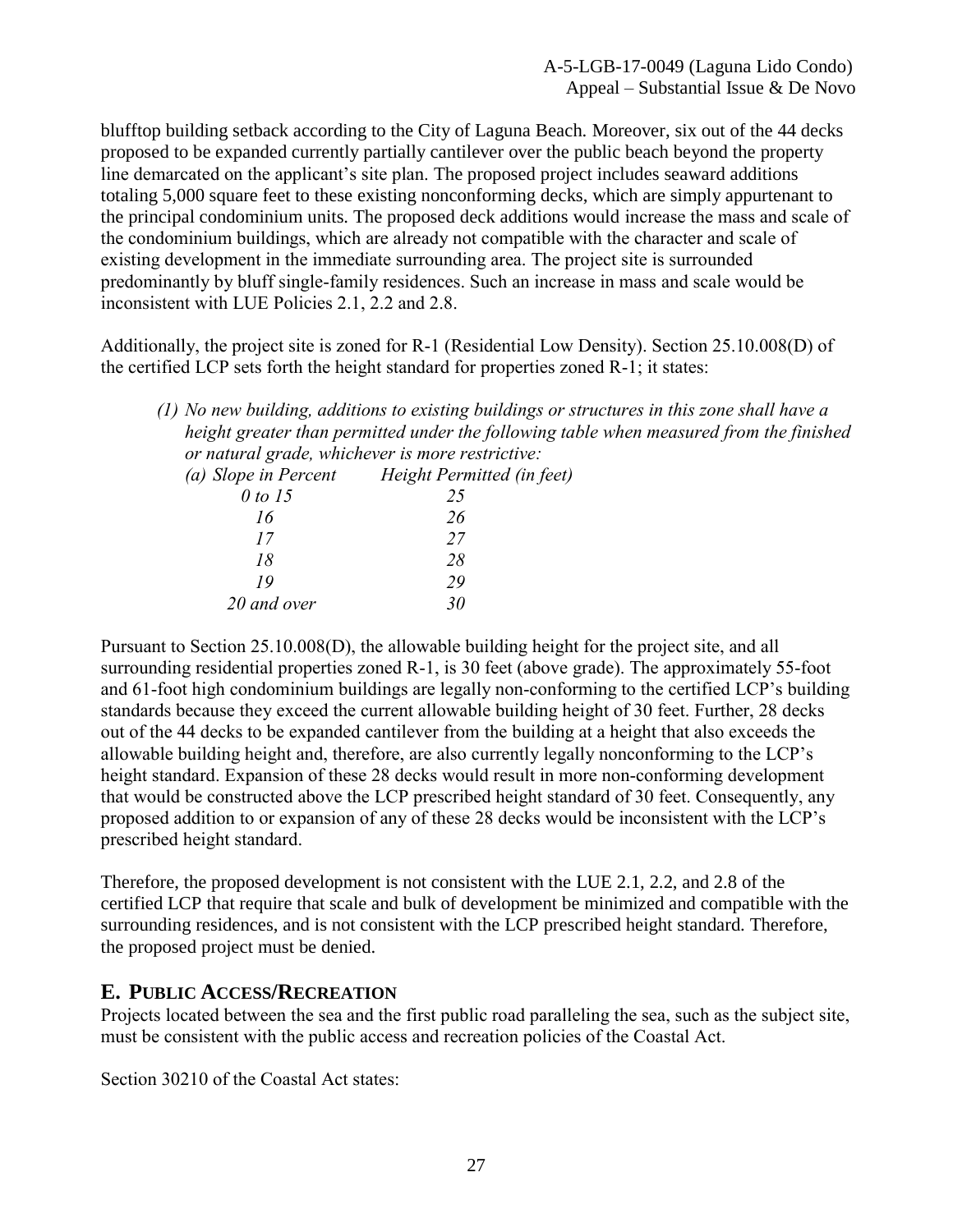*In carrying out the requirement of Section 4 of Article X of the California Constitution, maximum access, which shall be conspicuously posted, and recreational opportunities shall be provided for all the people consistent with public safety needs and the need to protect public rights, rights of private property owners, and natural resource areas from overuse.*

Section 30211 of the Coastal Act states:

*Development shall not interfere with the public's right of access to the sea where acquired through use or legislative authorization, including, but not limited to, the use of dry sand and rocky coastal beaches to the first line of terrestrial vegetation.*

In addition, regarding promoting public access the City's certified LCP includes the following policies:

Land Use Element:

Policy 4.3 states:

*Maintain and enhance access to coastal resource areas, particularly the designated public beaches, by ensuring that access points are safe, attractive, and pedestrian friendly.* 

Action 4.3.1 states: *Continue to pursue dedication and acceptance of beach access and other offers-to-dedicate throughout the City. The City shall maintain an inventory of public access and open space dedication or offers-to-dedicate to ensure such areas are known to the public and are protected through the coastal development permit process. (Same as Action 6.9.1)*

Action 4.3.2 *Maintain and improve public pedestrian access to and along beaches and oceanfront bluff using public rights-of-way and public easements. Protect, and where feasible, formalize, continued public use over areas used historically by the public (i.e. public prescriptive rights) to gain access to and along beaches, oceanfront bluffs, and other recreational areas.*

Coastal Land Use Plan Technical Appendix:

*The location and amount of new development shall maintain and enhance public access to the coast by providing adequate parking facilities or providing substitute means of serving the development with public transportation.*

Open Space/Conservation Element:

Policy 3-A states:

*Retain and improve existing public beach accessways in the City, and protect and enhance the public rights to use the dry sand beaches of the City.*

Also, projects located between the sea and the first public road paralleling the sea, such as the subject site, must be consistent with the public access and recreation policies of the Coastal Act.

The subject site is located between the Pacific Ocean and the first public roadway, which in this case is Coast Highway. A small natural cove exists along the base of the bluffs. Public access to this cove is limited due to existing development patterns and physical barriers such as steep bluffs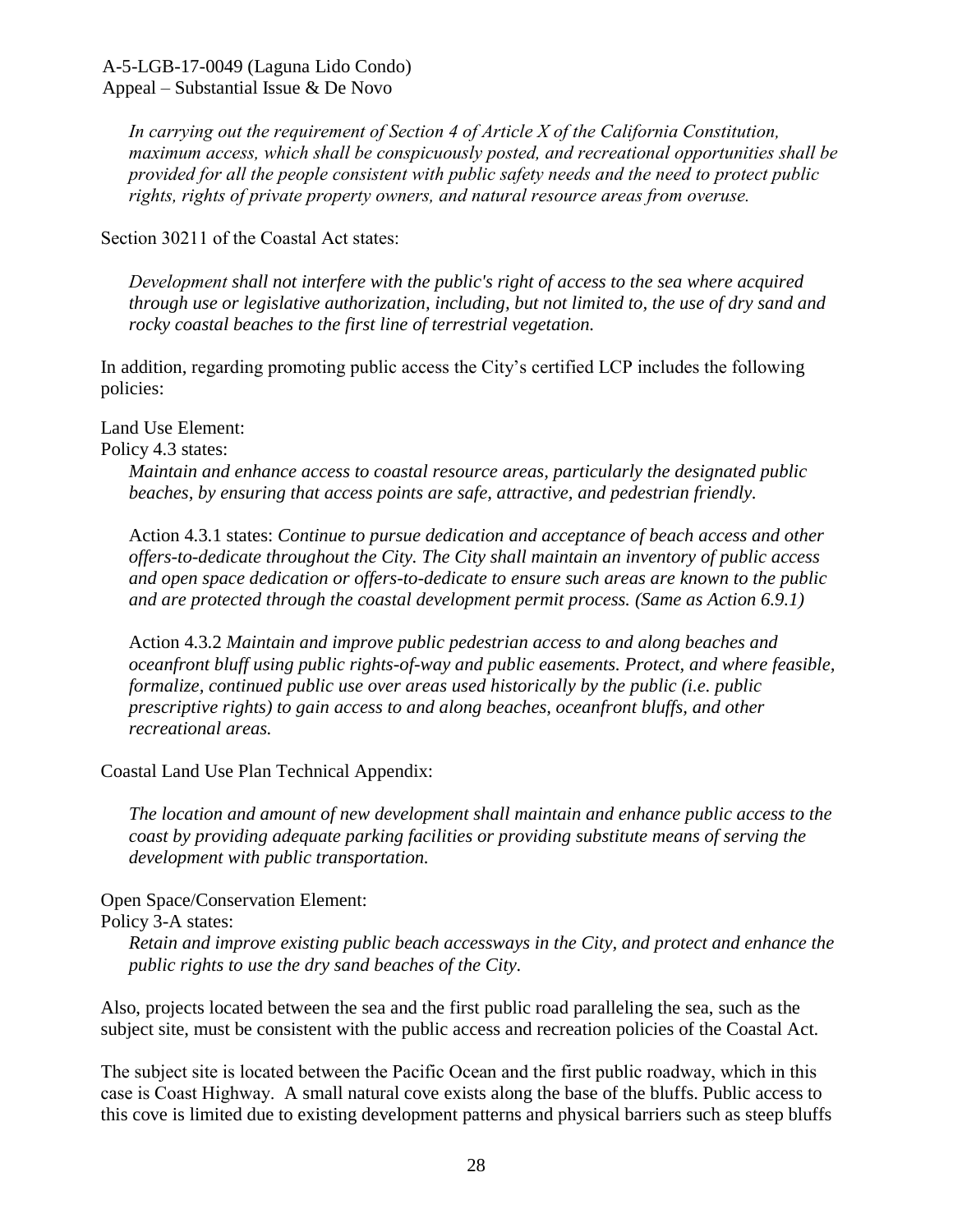and rocky headlands to the north and south. The cove is accessible from Thousand Steps Beach during low tide. Thousand Steps Beach is accessed from the public stairway access located more than a quarter of a mile southeast (downcoast) of the subject site. Vertical access through the site is not available.

The appellant to this project did not assert any public access impact as a result of the Cityapproved development but did note that the lower building at the toe of the bluff appears to encroach beyond the seaward property line. Based on a record survey dated November 15, 1926 for the subject property, the seaside property boundary is determined by the line of "high tide" of the Pacific Ocean (**[Exhibit 2](https://documents.coastal.ca.gov/reports/2019/9/W25a/W25a-9-2019-exhibits.pdf)**). The ordinary high tide line is ambulatory and can migrate inland. Because the high tide line can migrate inland, there is a potential that the seaside decks and façade of the lower condominium building may be encroaching onto public tidelands. In addition, as discussed in the Section C (Hazards) of this staff report, the updated projections in the 2017 Rising Seas report and the 2018 OPC Guidance, which are based on the current best available science on sea level rise, suggest that sea levels could rise between 2.1 and 6.7 feet by 2100 at the Los Angeles tide gauge,<sup>1</sup> depending on future greenhouse gas emissions. Therefore, the high-tide-based property line is anticipated to migrate inland due to sea level.

After the appeal was filed, the applicant requested that a jurisdictional determination be made by the California State Lands Commission (CSLC) to determine the most current location of the ambulatory high tide property line and distinguish between the extend of public and private beach at the project site. The CSLC has jurisdiction and management authority over all un-granted tidelands, submerged lands, beds of navigable lakes and waterways, and over certain tidelands and submerged lands legislatively granted in trust to local jurisdictions. However, in a letter dated May 28, 2019, CSLC states that the extent of the State's interest at this location will not been determined at this time and that based on the information now known to staff, a lease from CSLC would not be required for the project (**[Exhibit 5](https://documents.coastal.ca.gov/reports/2019/9/W25a/W25a-9-2019-exhibits.pdf)**). The letter indicates that a lease may be required in the future once the exact extent of the State's fee ownership is determined.

Section 30214 of the Coastal Act states:

 $\overline{a}$ 

*(a) The public access policies of this article shall be implemented in a manner that takes into account the need to regulate the time, place, and manner of public access depending on the facts and circumstances in each case including, but not limited to, the following:* 

*(1) Topographic and geologic site characteristics.* 

*(2) The capacity of the site to sustain use and at what level of intensity.* 

*(3) The appropriateness of limiting public access to the right to pass and repass depending on such factors as the fragility of the natural resources in the area and the proximity of the access area to adjacent residential uses.* 

*(4) The need to provide for the management of access areas so as to protect the privacy of adjacent property owners and to protect the aesthetic values of the area by providing for the collection of litter.* 

 $1$  The OPC Guidance provides sea level rise projections for 12 California tide gauges, and recommends using the projections from the tide gauge closest to the project site. The projections for the LA tide gauge can be found on page 72 of the OPC Guidance.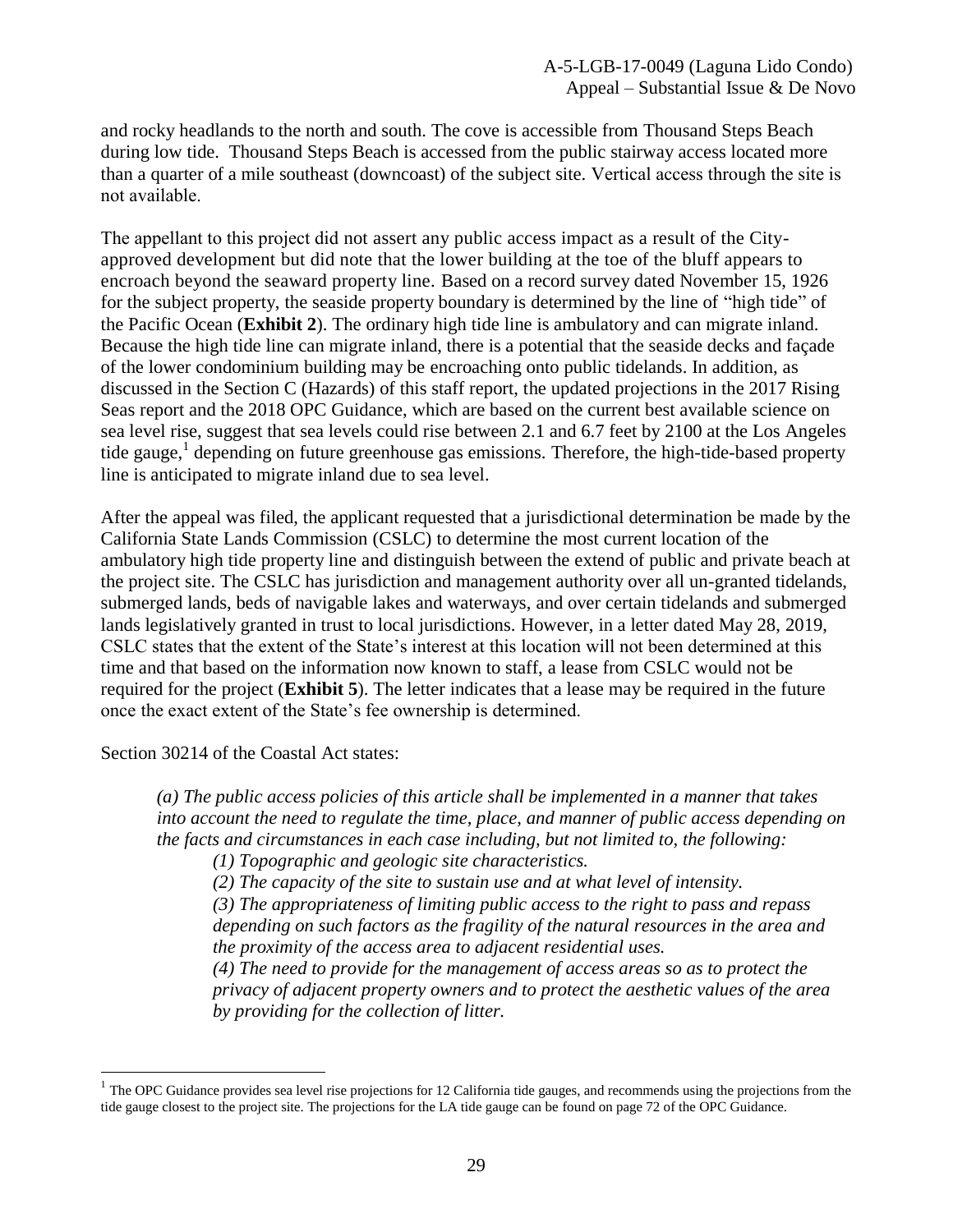*(b) It is the intent of the Legislature that the public access policies of this article be carried out in a reasonable manner that considers the equities and that balances the rights of the individual property owner with the public's constitutional right of access pursuant to Section 4 of Article X of the California Constitution. Nothing in this section or any amendment thereto shall be construed as a limitation on the rights guaranteed to the public under Section 4 of Article X of the California Constitution.* 

*(c) In carrying out the public access policies of this article, the commission and any other responsible public agency shall consider and encourage the utilization of innovative access management techniques, including, but not limited to, agreements with private organizations which would minimize management costs and encourage the use of volunteer programs.* 

Section 30214 of the Coastal Act recognizes the inherent conflicts likely to arise when private property abuts public use areas, but the Act prioritizes public access needs. The seaward property line on the subject parcel is ambulatory and therefore public access may be available on the wet sand under the decks, either now or in the future. The decks cantilevered over the sand leads to the perception that that area of the beach is private, regardless of whether or not it is public land and subject to the public trust doctrine.

Past Commission action has considered the Coastal Act's public access and recreation policies and specifically the need to protect public beach access by setting private development back from the public beach by conditioning a proper setback. Generally, without a clear marker of public land (a beach trail, a public patio, etc.) members of the public are uncomfortable congregating on the sand in areas too close to private residential development for fear that they may encroach into an unmarked private space.

In this case the existing cantilevered decks are non-conforming and their configuration creates the *impression* that the sand under the decks is private, whether or not it is. Allowing improvements to the non-conforming decks would allow the development to perpetuate into the future, and with the natural migration of public trust lands, would perpetuate the perception that this area under the decks is private property.

The project must be found consistent with both the public access and recreation policies of Chapter 3 of the Coastal Act and the LCP policies. Because the proposed deck improvements would cantilever over a public beach, they could result in negative public access impacts due to the perception of the privatization of the public beach. The project is inconsistent with the public access and recreation policies of Chapter 3 of the Coastal Act and of the LCP and, therefore, must be denied.

## <span id="page-29-0"></span>**F. VISUAL RESOURCES**

Laguna Beach Land Use Element:

Policy 2.10 states:

*Maximize the preservation of coastal and canyon views (consistent with the principle of view equity) from existing properties and minimize blockage of existing public and private views. Best efforts should be made to site new development in locations that minimize adverse impacts on views from public locations (e.g. roads, bluff top trails, visitor serving facilities, etc.)*

Policy 7.3 states: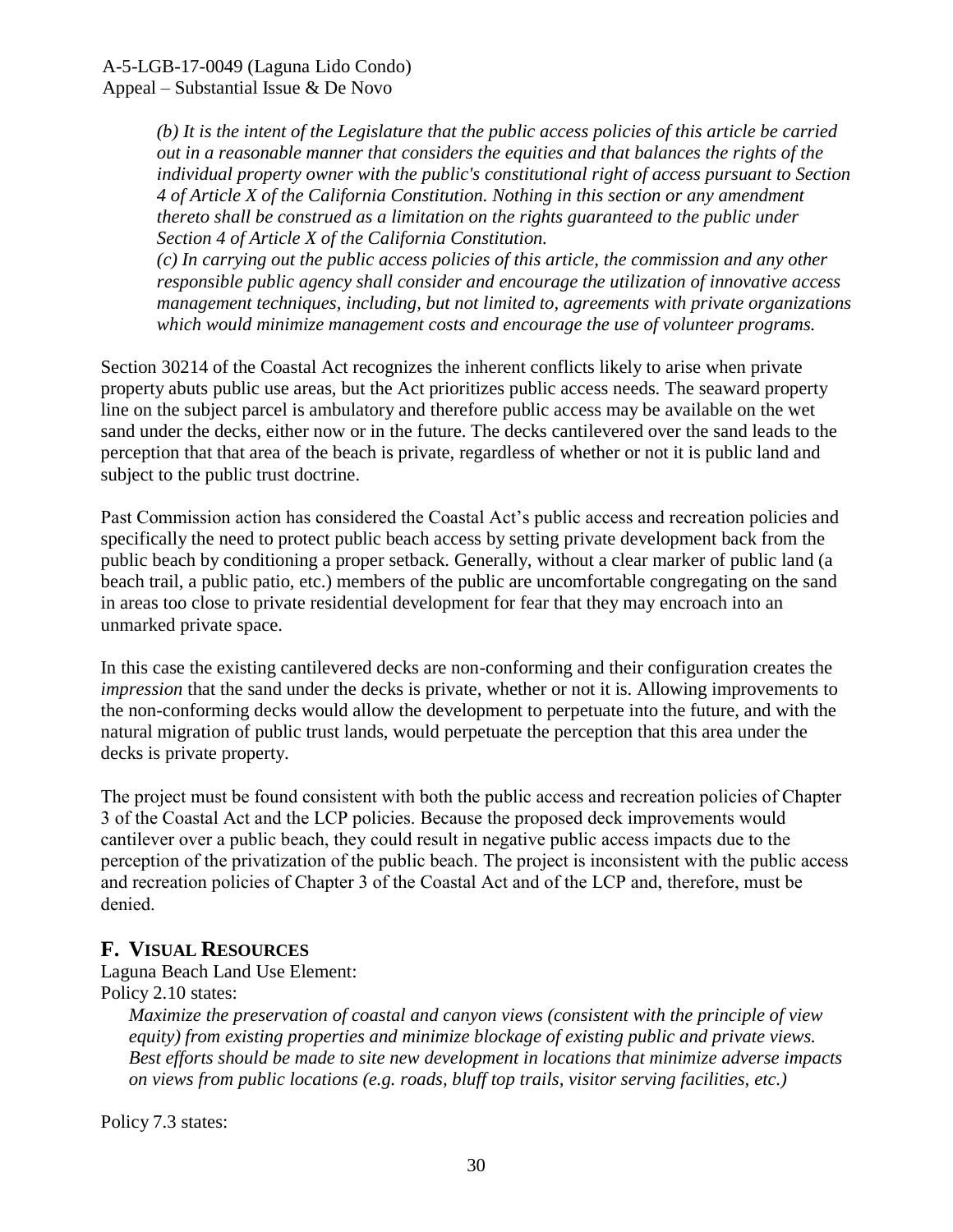*Design and site new development to protect natural and environmental sensitive resources, such as areas of unique scenic quality, public views, and visual compatibility with surrounding uses and to minimize natural landform alterations.*

Action 7.3.5 states: *Prohibit development on oceanfront bluff faces, except public improvements providing public access, protecting coastal resources, or providing for public safety. Permit such improvements only when no feasible alternative exists and when designed and constructed to minimize landform alteration of the oceanfront bluff face, to not contribute to further erosion of the oceanfront bluff face and to be visually compatible with the surrounding area to the maximum extent feasible.*

#### Policy 10.2 states:

*Design and site new development to protect natural and environmentally sensitive resources such as areas of unique scenic quality, public views, and visual compatibility with surrounding uses and to minimize landform alterations. (Same as Policy 7.3)*

#### Open Space/Conservation Element:

#### Policy 7-A states:

*Preserve to the maximum extent feasible the quality of public views from the hillsides and along the city's shoreline*.

#### Policy 7-K states:

*Preserve as much as possible the natural character of the landscape (including coastal bluffs, hillsides and ridgelines) by requiring proposed development plans to preserve and enhance scenic and conservation values to the maximum extent possible, to minimize impacts on soil mantle, vegetation cover, water resources, physiographic features, erosion problems, and require re-contouring and replanting where the natural landscape has been disturbed.*

LCP Policy 2.10, 7-A, and 7-K require that existing public views and their quality be preserved to the maximum extent feasible, including views of coastal bluffs from along the City's shoreline. In addition, LUE Policy 7.3 (same as Policy 10.2) requires, in part, that development be designed and sited in a manner that is protective of unique scenic qualities, public views, visual compatibility with surrounding uses. LUE Action 7.3.5 prohibits development on oceanfront bluff faces to ensure that development is visually compatible with the surrounding area to the maximum extent feasible. In addition, Policy 7-A of the certified Land Use Plan requires that the quality of public views from the hillsides and along the city's shoreline be preserved to the maximum extent feasible, and setting development further back from the edge of the coastal bluff decreases the project's visibility from the beach, which the public may access below the mean high tide line.

Both the coastal bluff property and the two existing condominium buildings are highly visible from the public beach. However, the coastal bluff at the project site has been significantly altered by the development of the condominium complex prior to the effective date of the Coastal Act (1977). The deck additions, as proposed, would not significantly or adversely affect the natural character of the bluff face because the additions would be elevated and cantilevered off the seaside façades of the buildings. In addition, the deck additions would not impede public coastal views from Coast Highway because views of the shoreline are already obstructed by the existing condominium buildings.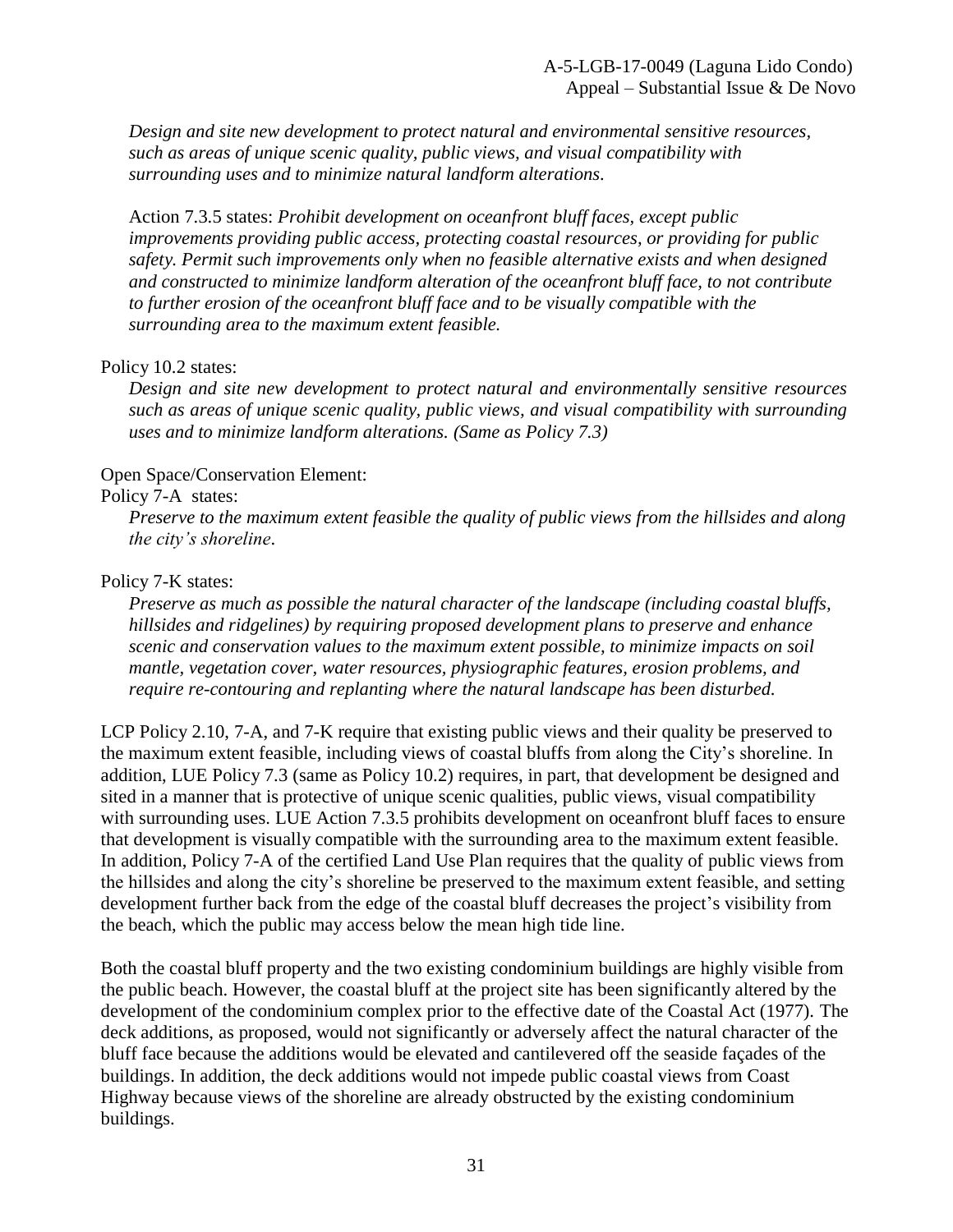However, as described in Section VII.D (Development) of this staff report, the condominium buildings are not visually compatible with the surrounding development, and expansion of the condominium decks will only make them less so. Therefore, the project is not consistent with the visual resource policies of the certified LCP, and therefore must be denied.

## <span id="page-31-0"></span>G. **LOCAL COASTAL PROGRAM**

The City of Laguna Beach Local Coastal Program (LCP) was certified with suggested modifications, except for the areas of deferred certification, in July 1992. In February 1993 the Commission concurred with the Executive Director's determination that the suggested modification had been properly accepted and the City assumed permit-issuing authority at that time. The Land Use Plan of the LCP consists of the Coastal Land Use Element, the Open Space/Conservation Element, the Coastal Technical Appendix, and Fuel Modification Guidelines (of the Safety General Element of the City's General Plan as adopted by Resolution 89.104). The Coastal Land Use Element of the LCP was updated and replaced in its entirety via LCPA 1-10 in 2012. The certified Implementation Plan of the LCP is comprised of a number of different documents, including the City's Title 25 Zoning Code. The Open Space/Conservation Element and Title 25 have been amended a number of times since original certification.

As discussed in this staff report, the proposed development has been found to be inconsistent with the policies of the certified LCP that require development to meet the applicable minimum bluff edge setbacks and be compatible with the surrounding development, landscaping, and topography. Therefore, it must be denied.

## <span id="page-31-1"></span>H. **CALIFORNIA ENVIRONMENTAL QUALITY ACT (CEQA)**

Section 13096(a) of the Commission's administrative regulations requires Commission approval of Coastal Development Permit applications to be supported by a finding showing the application, as conditioned by any conditions of approval, to be consistent with any applicable requirements of the California Environmental Quality Act (CEQA). Section 21080.5(d)(2)(A) of CEQA prohibits a proposed development from being approved if there are feasible alternatives or feasible mitigation measures available, which would substantially lessen any significant adverse effect which the activity may have on the environment.

The City of Laguna Beach is the lead agency for the purposes of CEQA review. On July 25, 2017, the Laguna Beach Design Review Board adopted a Section 15301, Class Categorical Exemption pursuant to CEQA for the project.

The proposed project has been found to be inconsistent with the Chapter 3 policies of the Coastal Act and with the policies of the certified LCP. CEQA does not apply to private projects that public agencies deny or disapprove, Pub. Res. Code § 21080(b)(5). Accordingly, because the Commission is denying the proposed project, it is not required to adopt findings regarding mitigation measures or alternatives which would substantially lessen any significant adverse effect the project would have on the environment.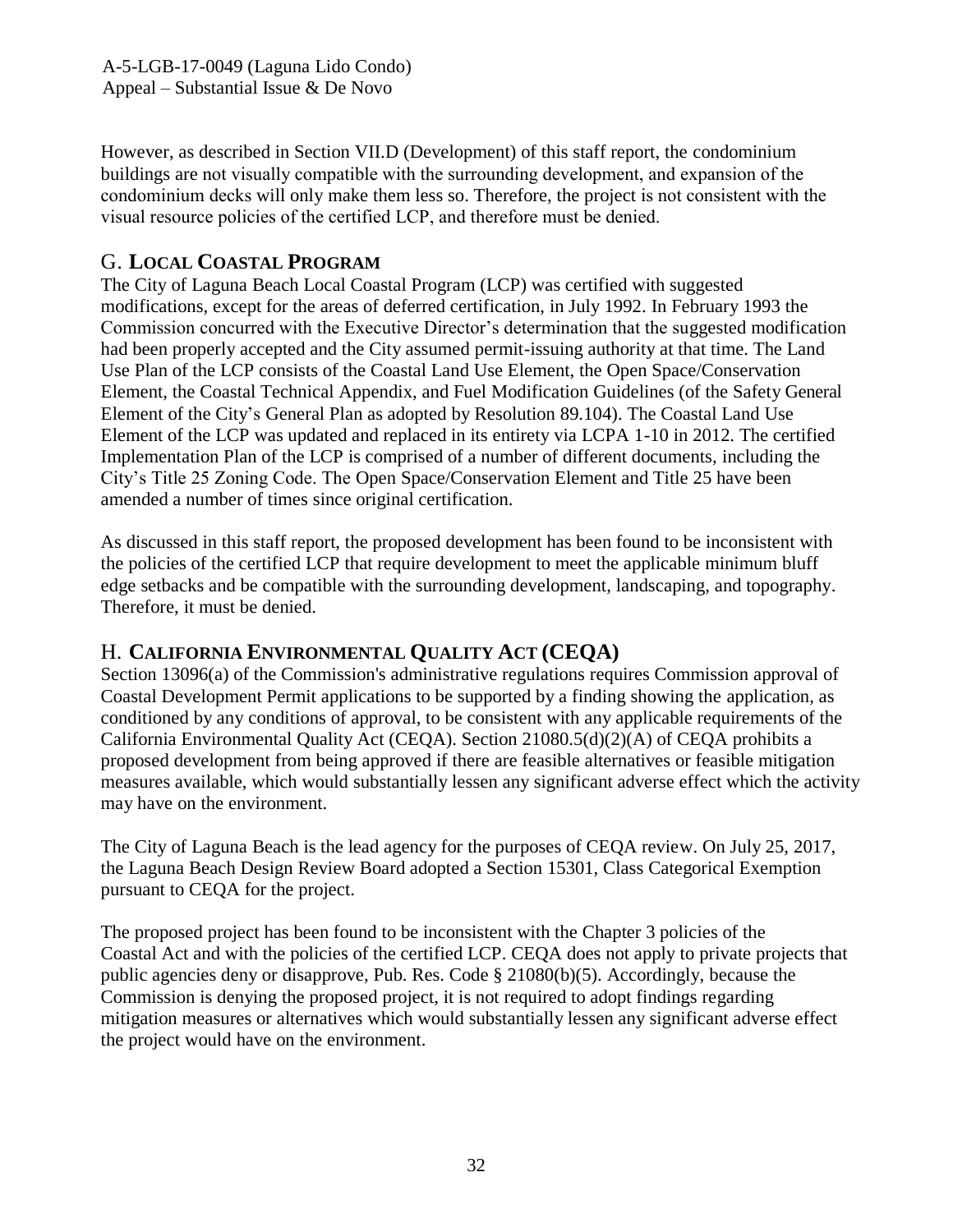# **Appendix A – Relevant LCP Policies and Definitions**

### <span id="page-32-0"></span>Land Use Element Glossary

*101. Oceanfront Bluff Edge or Coastal Bluff Edge – The California Coastal Act and Regulations define the oceanfront bluff edge as the upper termination of a bluff, cliff, or seacliff. In cases where the top edge of the bluff is rounded away from the face of the bluff, the bluff edge shall be defined as that point nearest the bluff face beyond which a downward gradient is maintained continuously to the base of the bluff. In a case where there is a step like feature at the top of the bluff, the landward edge of the topmost riser shall be considered the bluff edge. Bluff edges typically retreat over time as a result of erosional processes, landslides, development of gullies, or by grading (cut). In areas where fill has been placed near or over the bluff edge, the original bluff edge, even if buried beneath fill, shall be taken to be the bluff edge.*

*102. Oceanfront Bluff/Coastal Bluff -A bluff overlooking a beach or shoreline or that is subject to marine erosion. Many oceanfront bluffs consist of a gently sloping upper bluff and a steeper lower bluff or sea cliff. The term "oceanfront bluff' or "coastal bluff' refers to the entire slope between a marine terrace or upland area and the sea. The term "sea cliff' refers to the lower, near vertical portion of an oceanfront bluff.*

Land Use Plan, Land Use Element Policies –

Policy 7.3

*Design and site new development to protect natural and environmental sensitive resources, such as areas of unique scenic quality, public views, and visual compatibility with surrounding uses and to minimize natural landform alterations.*

Action 7.3.2 *Review all applications for new development to determine potential threats from coastal and other hazards.*

Action 7.3.3 *Design and site new development to avoid hazardous areas and minimize risks to life and property from coastal and other hazards*

Action 7.3.4 *Require new development to assure stability and structural integrity, and neither create nor contribute significantly to erosion, geologic stability, or destruction of the site or surrounding area or in any way require the construction of protective devices that would substantially alter natural landforms along bluffs and cliffs.*

Action 7.3.5 *Prohibit development on oceanfront bluff faces, except public improvements providing public access, protecting coastal resources, or providing for public safety. Permit such improvements only when no feasible alternative exists and when designed and constructed to minimize landform alteration of the oceanfront bluff face, to not contribute to further erosion of the oceanfront bluff face and to be visually compatible with the surrounding area to the maximum extent feasible.*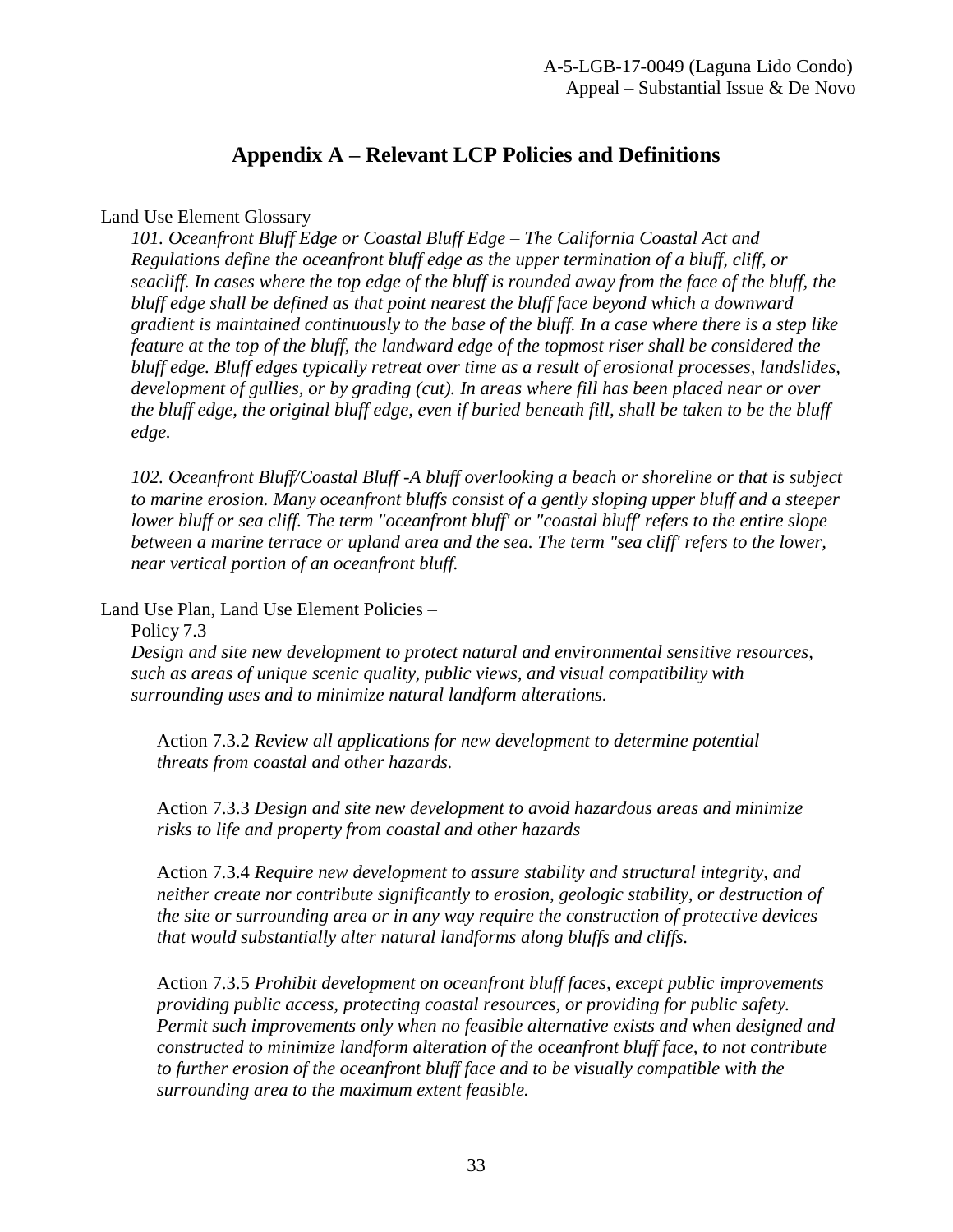Action 7.3.6 *Require new development on oceanfront blufftop lots to incorporate drainage improvements, removal of and/or revisions to irrigation systems, and/or use of native or drought-tolerant vegetation into the design to minimize threats to oceanfront bluff recession.*

Action 7.3.8 *On oceanfront bluff sites, require applications where applicable, to identify and remove all unpermitted and/or obsolete structures, including but not limited to protective devices, fences, walkways, and stairways, which encroach into oceanfront bluffs.*

Action 7.3.9 *Ensure that new development, major remodels and additions to existing structures on oceanfront and oceanfront bluff sites do not rely on existing or future bluff/shoreline protection devices to establish geologic stability or protection from coastal hazards. A condition of the permit for all such new development on bluff property shall expressly require waiver of any such rights to a new bluff/shoreline protection device in the future and recording of said waiver on the title property as a deed restriction.*

Action 7.3.10 *Allow oceanfront and oceanfront bluff homes, commercial structures, or other principal structures, that are legally nonconforming as to the oceanfront and/or oceanfront bluff edge setback, to be maintained and repaired; however, improvements that increase the size or degree of nonconformity, including but not limited to development that is classified as a major remodel pursuant to the definition in the Land Use Element Glossary, shall constitute new development and cause the pre-existing nonconforming oceanfront or oceanfront bluff structure to be brought into conformity with the LCP.*

Action 7.3.12 *Site and design new structures to avoid the need for shoreline and/or oceanfront bluff protective devices during the economic life of the structure (75 years).* 

Action 7.3.13 *Limit the use of shoreline/bluff protective devices to the minimum required to protect existing development in danger of erosion. Site and design any such protective devices as far landward as possible. "Existing development" for purposes of this policy shall consist only of a principal structure, e.g. residential dwelling, required garage, or second residential unit, and shall not include accessory or ancillary structures such as decks, patios, pools, tennis courts, cabanas, stairs, landscaping etc. No shoreline/bluff protective device shall be allowed for the sole purpose of protecting an accessory structure.*

#### Policy 7.4

*Ensure that development, including subdivisions, new building sites and remodels with building additions, is evaluated to ascertain potential negative impacts on natural resources. Proposed development shall emphasize impact avoidance over impact mitigation. Any mitigation required due to an unavoidable negative impact should be located on-site, where feasible. Any off-site mitigation should be located within the City's boundaries close to the project, where feasible. (Similar to Policies 5.2 and 10.3)*

Policy 10.2

*Design and site new development to protect natural and environmentally sensitive resources such as areas of unique scenic quality, public views, and visual compatibility with*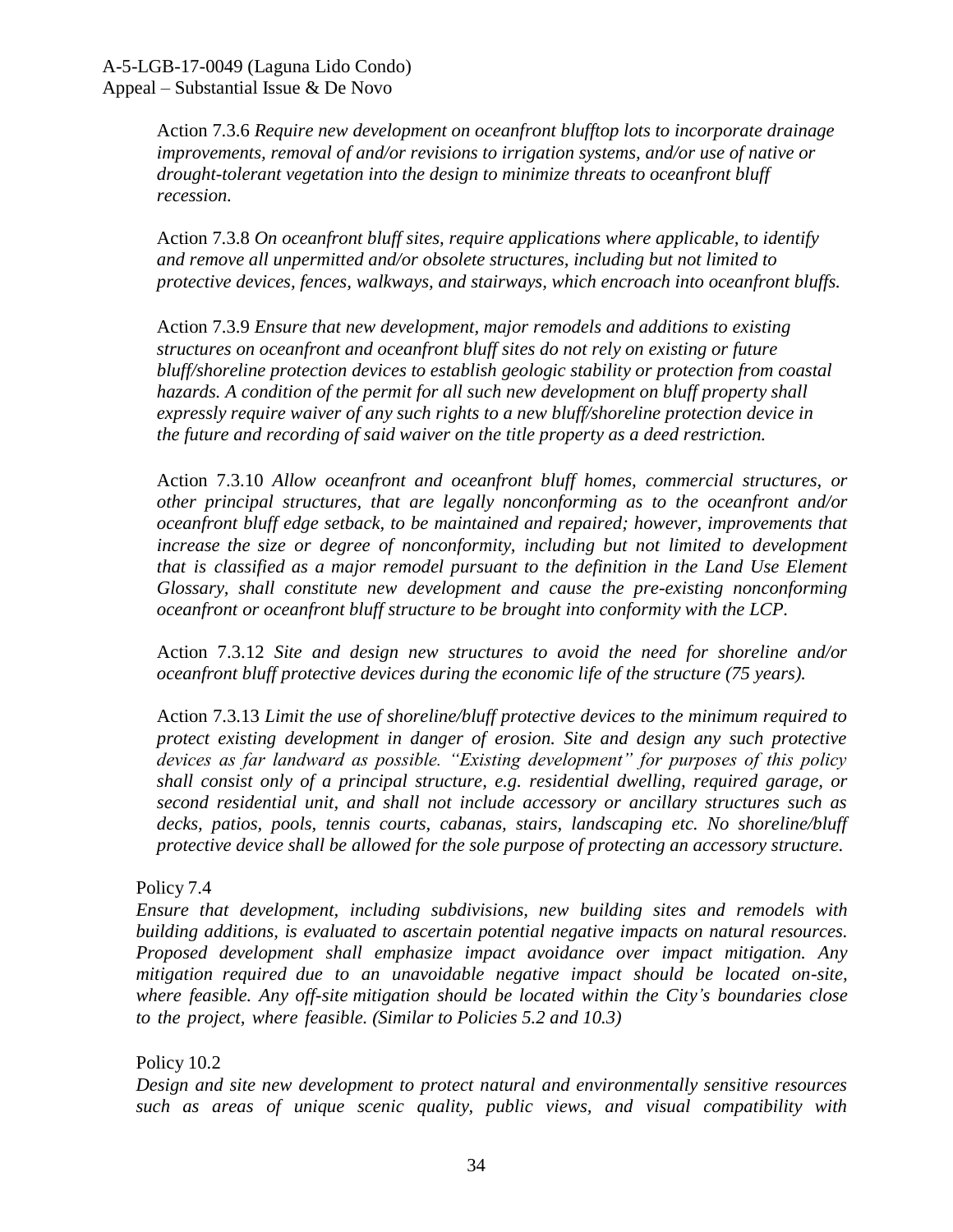*surrounding uses and to minimize landform alterations. (Same as Policy 7.3)*

Action 10.2.1 *Adopt standards that require new development and related improvements to be located on the most suitable areas of the site so as to maximize safety and the preservation of sensitive resources.* 

Action 10.2.5 *On bluff sites, requires applications where applicable, to include a geologic/soils/geotechnical study that identifies any geologic hazards affecting the proposed project site, any necessary mitigation measures, and contain statements that eh project site is suitable for the proposed development and that the development will be safe from geologic hazard for its economic life. For development on oceanfront bluffs, such reports shall include slope stability analyses and estimates of the long-term average bluff retreat/erosion rate over the expected life of the development. Reports are to be prepared/signed by a licenses professional Engineering Geologist or Geotechnical Engineer.*

Action 10.2.6 *Require all new development located on an oceanfront bluff top to be setback from the oceanfront bluff edge a sufficient distance to ensure stability, ensure that it will not be endangered by erosion, and to avoid the need for protective devices during the economic life of the structure (75 years). Such setbacks must take into consideration expected long- term bluff retreat over the next 75 years, as well as slope stability. The predicted bluff retreat shall be evaluated considering not only historical bluff retreat data, but also acceleration of bluff retreat made possible by continued and accelerated sea level rise, future increase in storm or EI Nino events, and any known site-specific conditions. To assure stability, the development must maintain a minimum factor of safety against landsliding of 1.5 (static) or 1.2 (pseudostatic, k=O.15 or determined through analysis by the geotechnical engineer) for the economic life of the structure.*

Action 10.2.7 *Require all new development located on oceanfront bluffs to be sited in accordance with the stringline but not less than 25 feet from the bluff edge. This requirement shall apply to the principal structure and major accessory structures such as guesthouses and pools that require a structural foundation. The setback shall be increased where necessary to ensure geologic safety and stability of the development.*

Action 10.2.8 *On oceanfront bluffs, require new minor accessory structures such as decks, patios and walkways that do not require structural foundations to be sited in accordance with stringline but not less than 10 feet from the bluff edge. Require accessory structures to be removed or relocated landward when threatened by erosion, geologic instability or other coastal hazards.*

Open Space/Conservation Element Policies –

Policy 1.5-A

*The shoreline environment should remain in a natural state unless existing, substantial improvements are in imminent danger from erosion, flooding or collapse. "Imminent Danger" is defined as a short-range threat from the immediate to a maximum range of three (3) to five*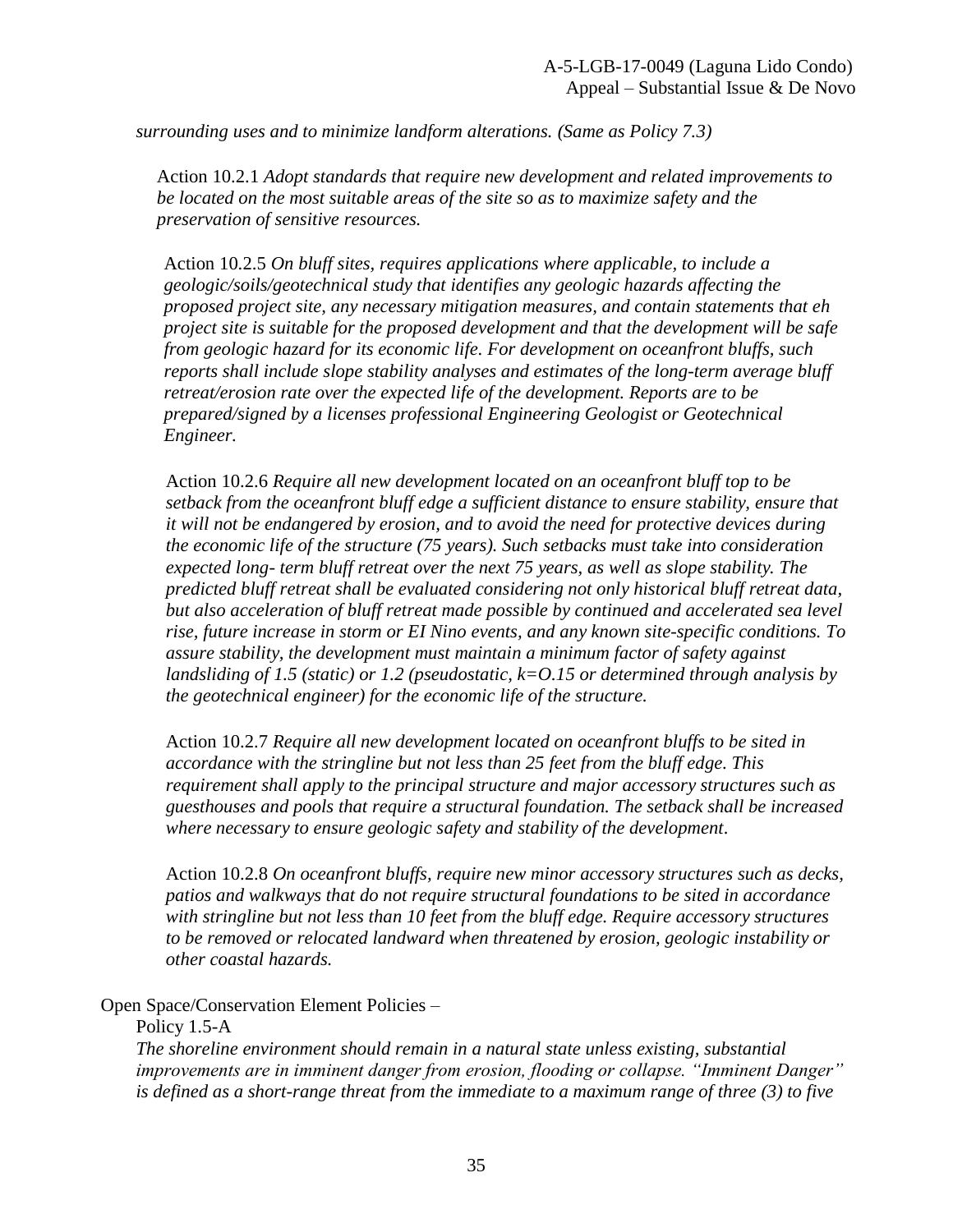*(5) years. A threat presented in the context of geologic time shall not constitute imminent danger.*

### Policy 10-C

*Require projects located in geological hazard areas to be designed to avoid the hazards, where feasible. Stabilization of hazard areas for purposed of development shall only be permitted where there is no other alternative location or where such stabilization is necessary for public safety. The more unstable areas should be left ungraded and undeveloped, utilizing land use designations such as Open Space.*

### Policy 10-E

*Development in the areas designated "Residential/Hillside Protection" on the Land Use Plan Map or within potential geologic hazard areas identified on the Geological Conditions Map of the Open Space/Conservation Element shall not be permitted unless a comprehensive geological and soils report is prepared pursuant to Title 22 of the City's Municipal Code, and adequate mitigation measures have been approved and implemented by the City's geologist. For projects located in areas subject to hazards as identified on the Geologic Conditions Map or subject to erosion, landslide or mudslide, earthquake, flooding or wave damage hazards confirmed by a geologic assessment, as a condition of approval or new development a waiver of liability shall be required through a deed restriction.*

### Section 25.07.012 Procedures:

*Each coastal development permit application shall be processed in accordance with the following requirements.*

*(G) Findings. A coastal development permit application may be approved or conditionally approved only after the approving authority has reviewed the development project and made all the following findings:*

*(1) The project is in conformity with all the applicable provisions of the general plan, including the certified local coastal program and any applicable specific plans;*

*(2) Any development located between the sea and the first public road paralleling the sea is in conformity with the certified local coastal program and with the public access and public recreation policies of Chapter 3 of the Coastal Act;*

*(3) The proposed development will not have any significant adverse impacts within the meaning of the California Environmental Quality Act*